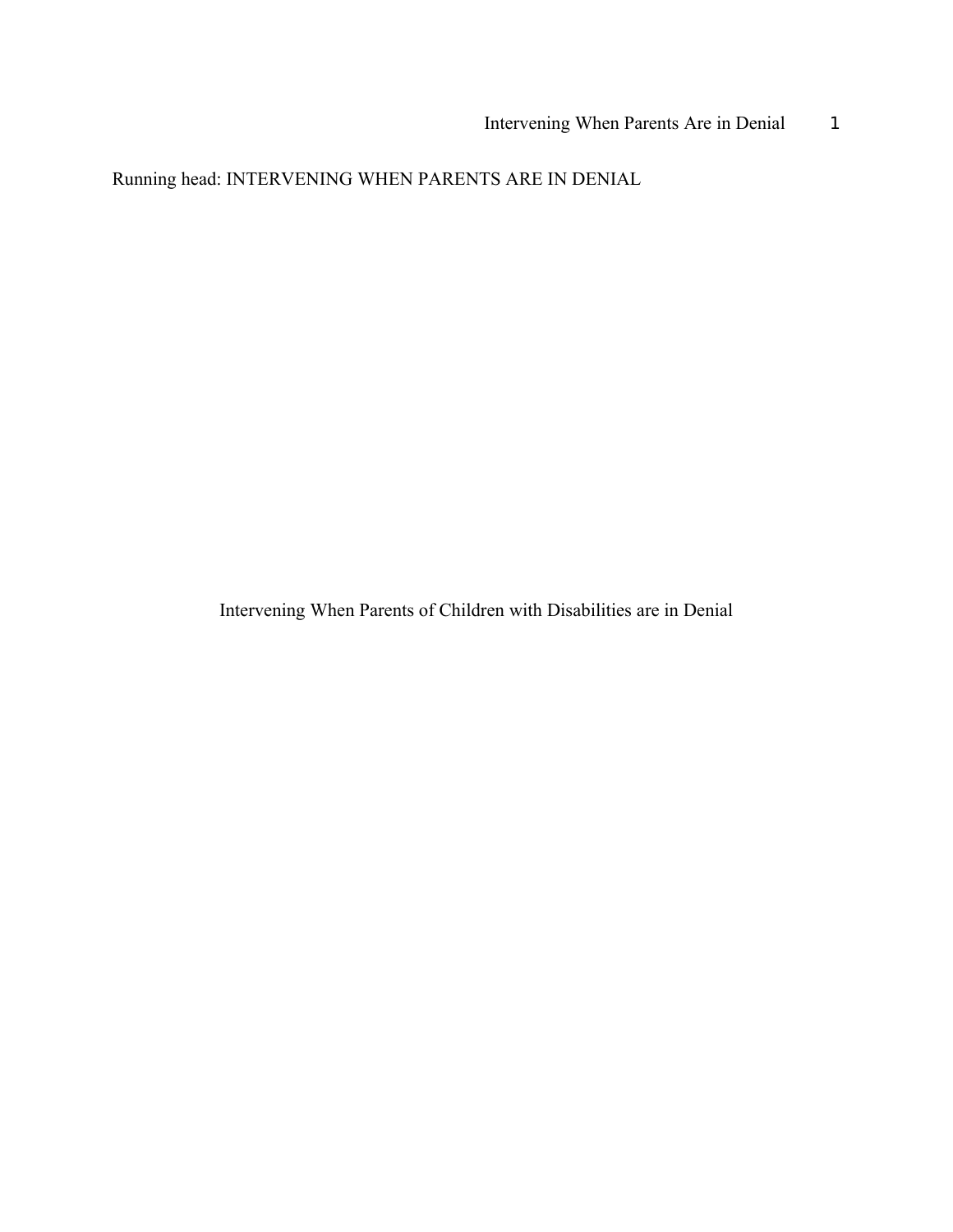### **Abstract**

Research concerning parents of children who are in denial of their child's disability is scarce. However, delving into the attitudes and reactions of parents when told of their child's disability can help to explain why some parents refuse to acknowledge their child's disability. Fear, negative experiences and lack of knowledge all play a role in a parent's attitude toward a disability diagnosis. Intervening with parents who are in denial is crucial to helping the child develop both academically and socially. Research shows that creating a positive environment and establishing a trusting relationship between professionals and parents can go a long way in helping to persuade parents to take necessary interventions for the benefit of their child. The following case study focuses on a male student in second grade whose parents seem to be in denial concerning a perceived learning disability. An intervention was conducted to help motivate the child's parents to follow the recommendations of teaching professionals, who believe the child would benefit from Special Education services. Through working closely with the child's parents, they have agreed to have their child re-evaluated to determine which services would help the child reach his full potential.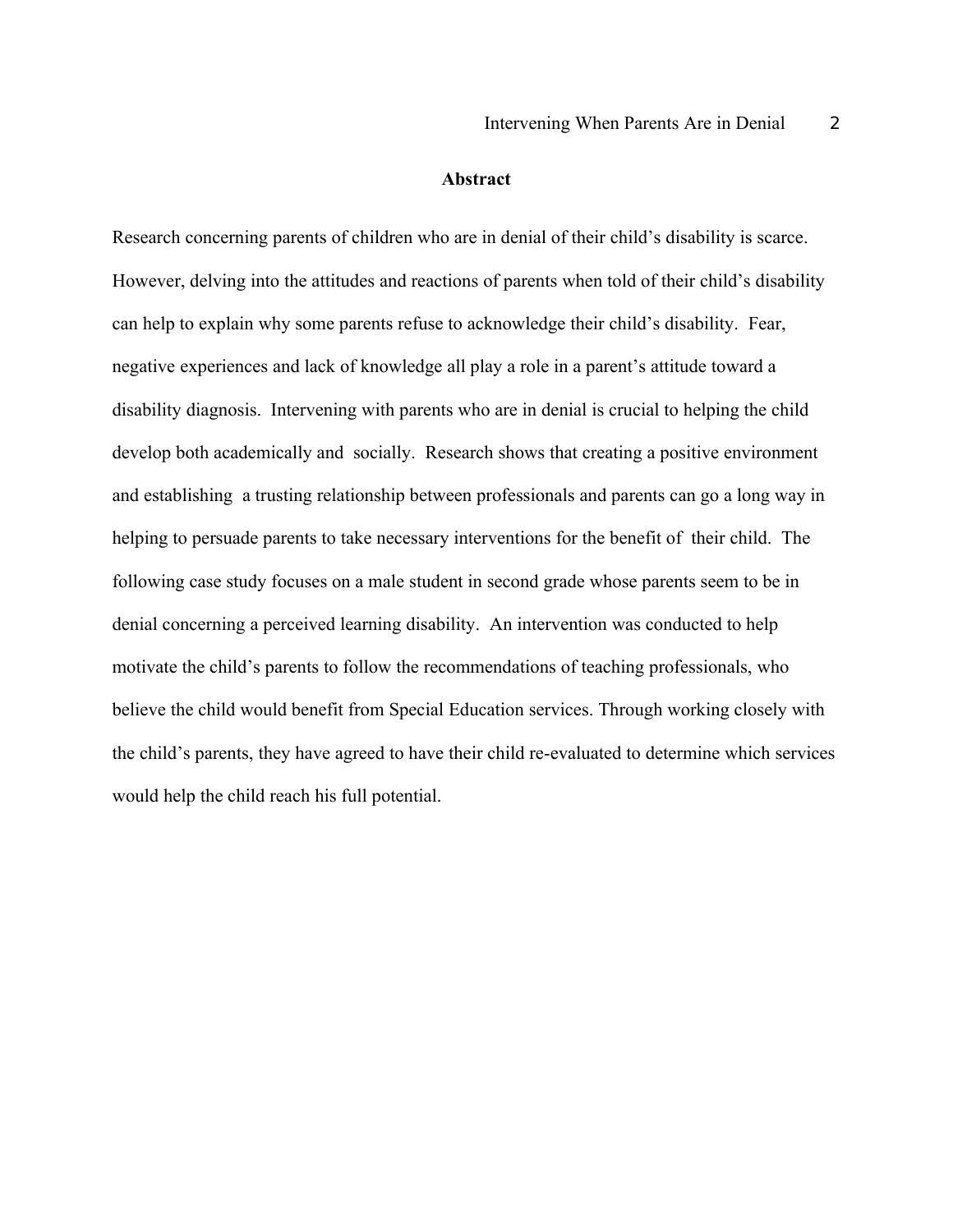#### Intervening When Parents of Children with Disabilities are in Denial

Parents of children with disabilities suffer through a wide range of emotions. Denial, fear, a sense of losing control and stigmatization are feelings identified by parents when told of their child's diagnosis. Burden (as cited in Watson, 2008) found that mothers who do not have a disability diagnosis for their child have more difficulty working through their feelings than those parents who have obtained a definite diagnosis. The positive growth of a child depends on how the family reacts to the diagnosis of a disability in their child. Parents need to reimagine the expectations they had for their children and adapt to a new set of norms. They often withdraw from the child and tend to focus on the disability instead of the child that they have always loved. Parents often believe that their child will "grow out of it" (Ziolko, 1991) and search for multiple opinions until they receive one that is satisfactory or one that fits into the expectations they have for their child (Watson, 2008). Neyhus and Neyhus (1979) state that when a disability goes untreated, negative coping mechanisms can intensify and be that much harder to treat. Given this, school-based professionals should help parents accept their child's diagnosis and create a positive environment of hope and partnership.

Unfortunately, literature referencing why parents choose not to have a child diagnosed with a disability is scarce. Most research deals with how parents feel when told of a diagnosis and ways to help parents adjust to their new situation while putting the best interest of the child first. Despite a lack of literature directly linked to our study of parents who are in denial of their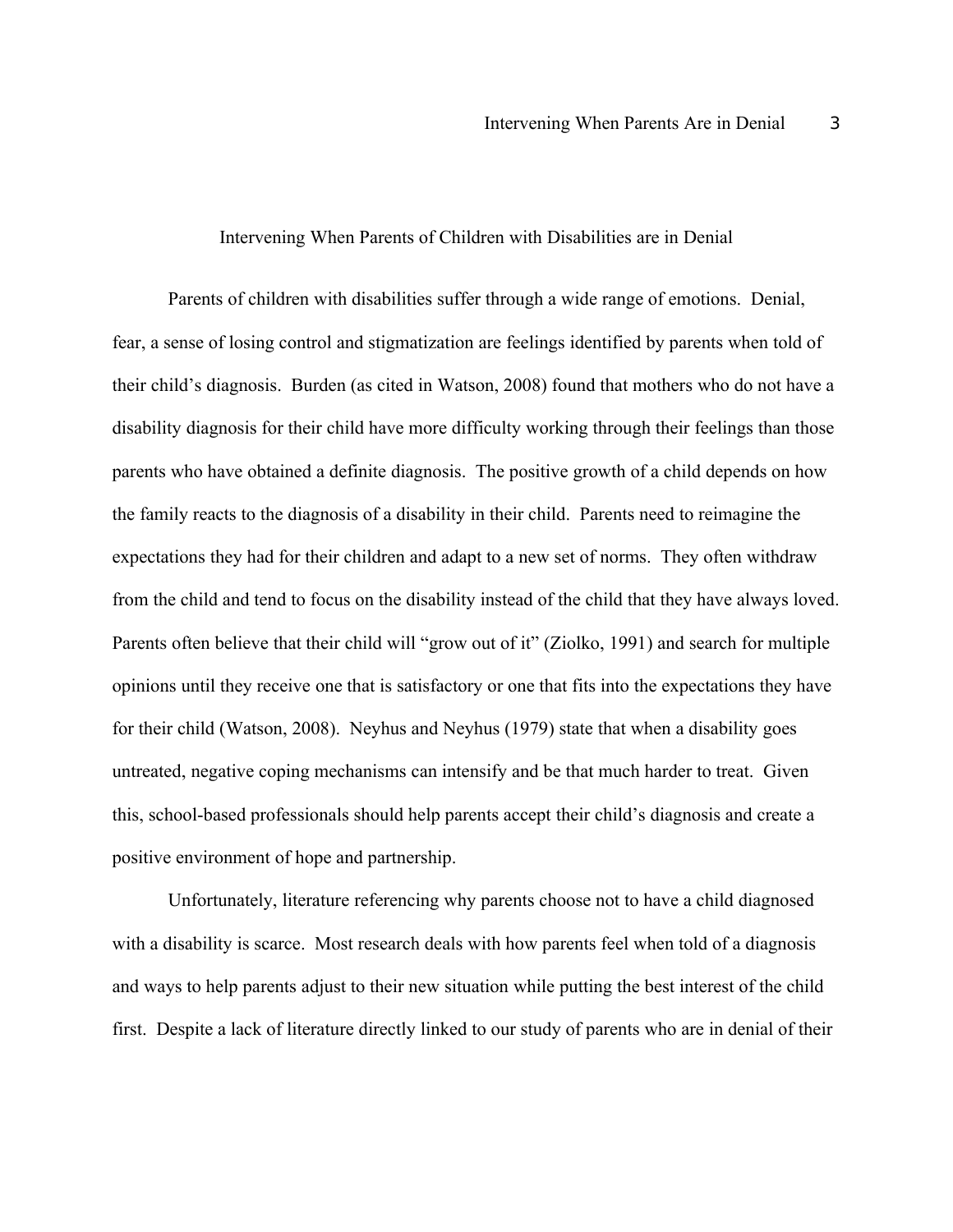child's disability, a closer look allowed us to make connections to our study by: examining parents reactions to a disability diagnosis, how parent reaction to the disability affects the child, ways to communicate with parents so they will be more motivated to seek a diagnosis, as well as, suggestions on how to create a positive parent/teacher relationship which supports the needs of the child.

Throughout pregnancy, parents are filled with both hope and fear for the future of their child. They look ahead to the social and professional achievements of the child and fantasize about their future (Ziolko, 1991). When told that their child suffers from a disability, parents must adapt to their new situation. Ziolko (1991) suggests that when parents are told of a child's disability, they go through a multi-stage adaption period, which includes: withdrawal or rejection, denial, fear and frustration, and adjustment. These stages are derived from Elizabeth Kubler-Ross' (as cited in Ziolko, 1991) five stages of grieving. Drotar et al., (as cited in Case, 2000) supports the stage model for adaption and acceptance, while also comparing it to reactions commonly associated with the grieving period. These stages do not necessarily happen in any particular order and parents may experience more than one stage at a time (Case, 2000). The parent we are working with throughout this case study seems to be going through some of these stages. At first, the child's mother was in complete denial about the child's disability, even withdrawing him from public school as a way to avoid administrative pressure to sign an Individualized Education Plan (IEP). Recently, the child's mother has seemed "sad" about her child's situation and has taken the small step of acknowledging that her child is lagging behind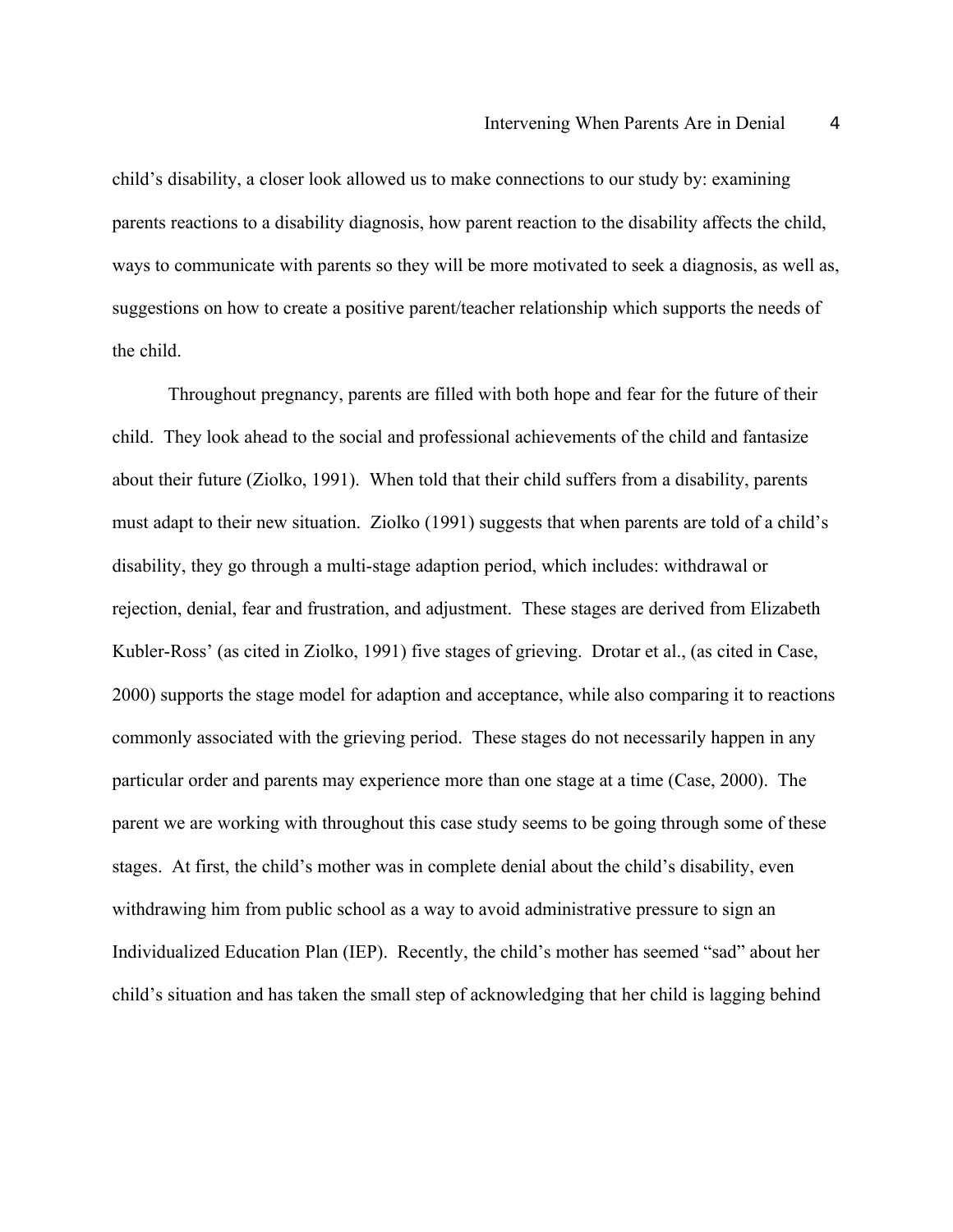his peers. Unfortunately, the parent still denies a disability and places blame of his delay on medical reasons, such as allergies.

People bring what they know to different situations. Reaction to those situations is based on the meaning they have constructed through experience (Watson, 2008). When parents have attached a negative meaning to a disability diagnosis, either personally or through interaction with family and friends, they will react negatively to a disability diagnosis for their child (Case, 2000). Since there is a high rate of stigmatization associated with the disability label, de Boer, Pijl & Minnaert (2010) found that parents fear their child will be bullied, isolated and rejected by peers, as well as other adults. In their study of the attitudes of parents toward inclusion, de Boer et al. (2010) found support for this fear. "A large group of parents was not willing to invite a child with special needs to spend a night at their house (68.3%). Furthermore, 38.3% of parents would not invite a child with special educational needs to their home" (de Boer et al, 2010, p171). Neyhus and Neyhus (1979) found that parents of children with disabilities were often the first ones to notice that there was something wrong with their child. There was often a delay in seeking an evaluation and many parents waited for their child to begin school before agreeing to an evaluation. Negative experiences and fear of stigmas may be one cause of Neyhus and Neyhus (1979) findings.

Parents often feel powerless when told of their child's disability (Watson, 2008). They don't have a lot of knowledge about the topic and feel as if they are not in charge of their own child. The literature reviewed for the purposes of this case study overwhelmingly placed the blame of this feeling of powerlessness on the professionals that communicate the diagnosis to the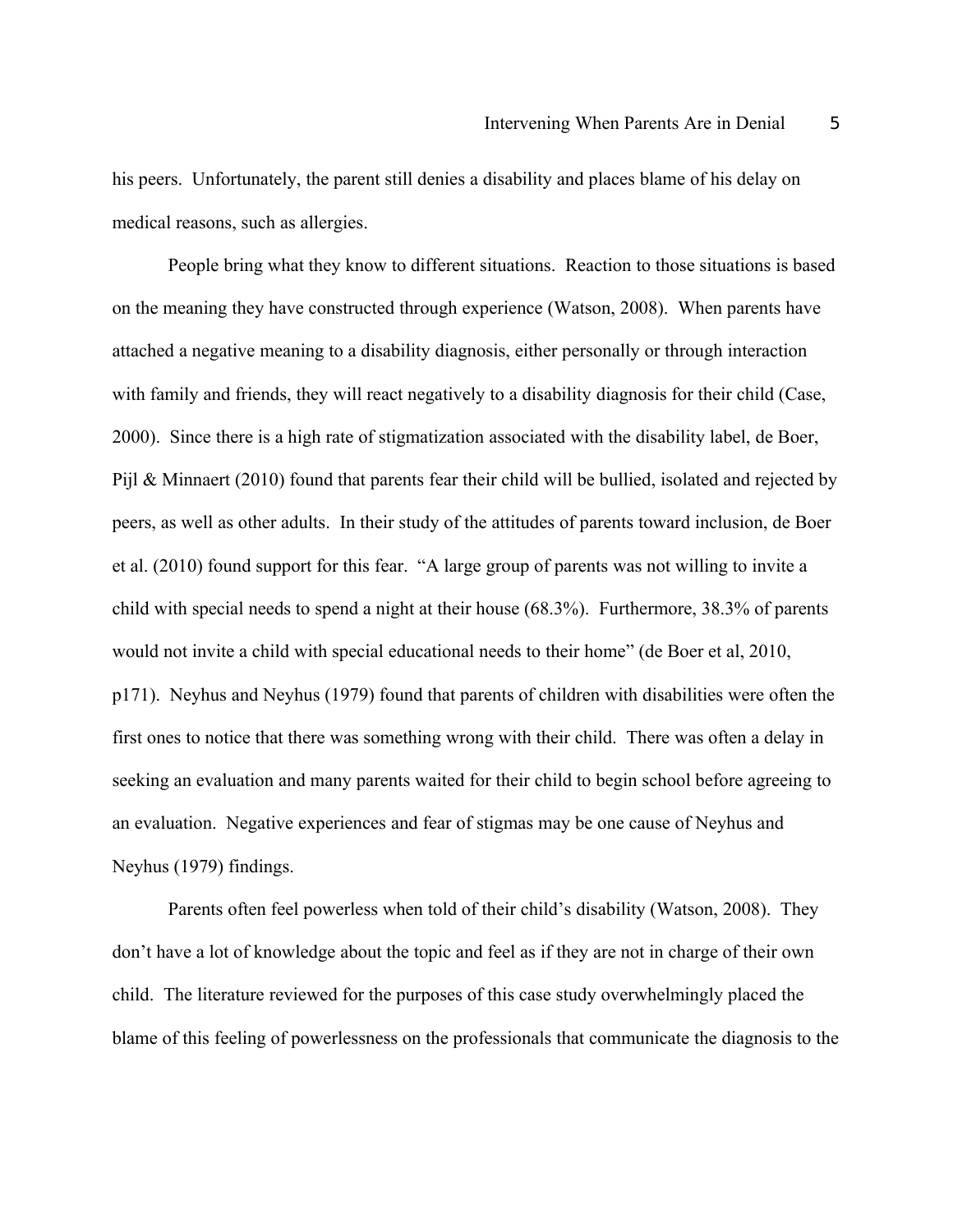parent. The use of medical jargon when explaining a diagnosis of disability leaves parents feeling confused and inferior. The parent/professional relationship is often strained by the parent's lack of knowledge to influence decisions about their child. Even in cases where a parent advocate is involved, parents feel that these people are often contradicted since, often, their allegiance is to the agency that they work for (Case, 2000). Parents also expressed that their feelings were related to the negative orientation in which the diagnosis was communicated (Case, 2000; Harnett & Tierney, 2009). Parents are not handled in a sympathetic manner and doctors often emphasize all of the negative aspects of the child's disability. Professionals are blunt and rarely accentuate the positive by providing a hopeful outcome for the child (Case, 2000). In Harnett and Tierney's (2009) study concerning communicating positively with parents of children with disabilities, they found that while parents wanted positive information during the disclosure process, they also wanted honesty. Doctors responded by saying that they hesitate to communicate positive expectations for fear of giving false hope and being held liable if the child does not progress positively. Parents love their children unconditionally and most are willing to do whatever is necessary to help the child reach their full potential. When they receive negative news from professionals who they perceive to be in a higher position, they may shut down. Professionals need to be clear about a child's diagnosis but they also need to explain all possible outcomes, positive and negative (Harnett and Tierney, 2009).

Parents of children with mild learning disabilities often suffer from more confusing emotions than those parents of children with more severe disabilities. Since the disability is not visible, these parents have more of a tendency to make excuses for the child's academic and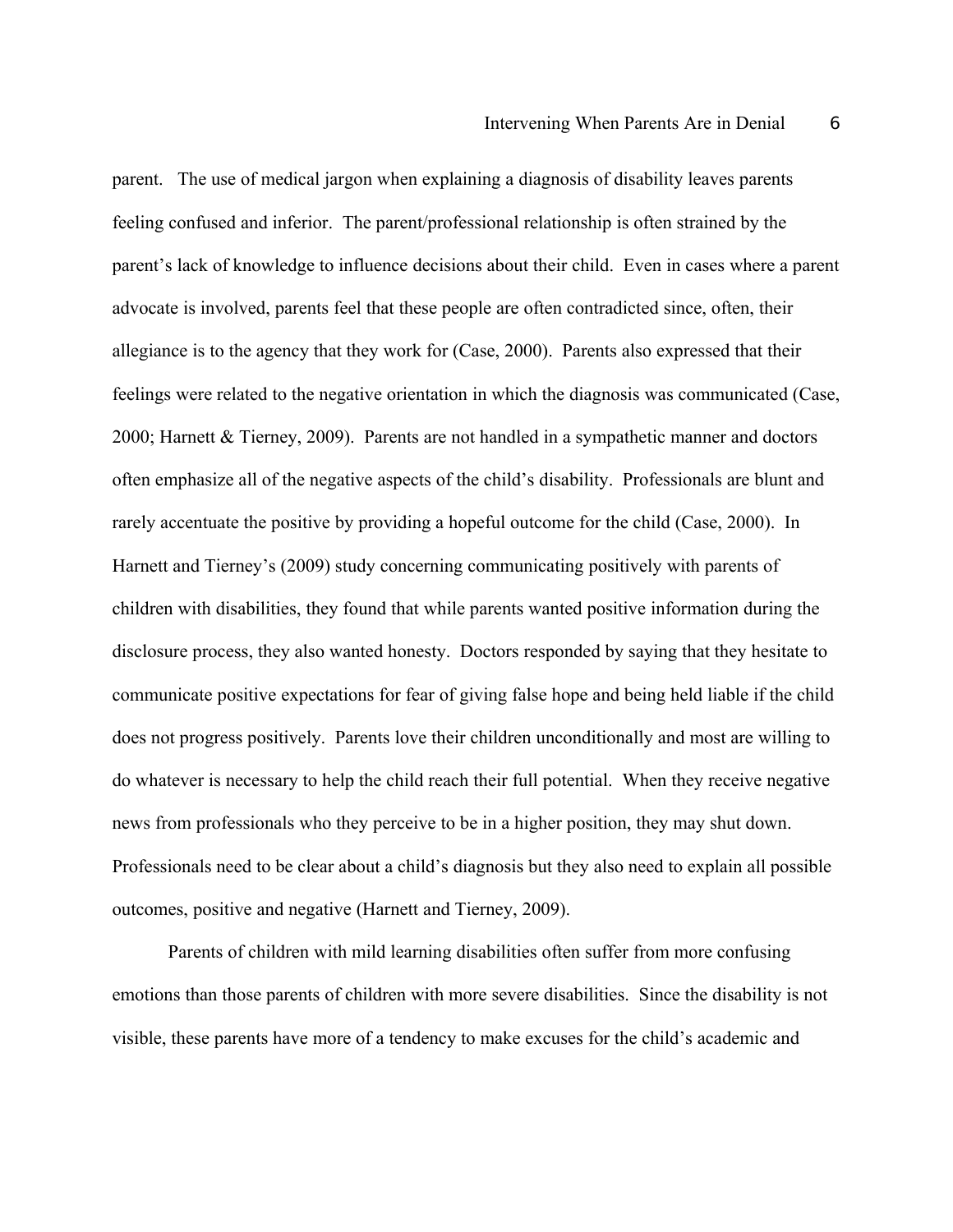social behavior. Moos and Moos (as cited in Hargalit and Heiman, 1986) found that parents of children with disabilities were more strict and focused on keeping the family structure in place. They also found that most parents, regardless of the severity of the disability, were concerned with behavior and social aspects of their child's life. Parents of children with learning disabilities have described their children as unpredictable and inconsistent. The child acts "normal" in some situations and unpredictable in others (Hargalit and Heiman, 1986). This unpredictability causes anxiety in both the parent, and can create a strained relationship. Hargalit and Heiman (1986) found that boys with learning disabilities had high levels of anxiety as it related to their diagnosis. These children's anxiety also positively correlated with their mothers' anxiety. They also found that the boys experienced high anxiety levels as a result of parental pressure. Morvitz and Motta (1992) studied predictors of self-esteem and how it relates parentchild perceptions and class placement. The authors found that children who were in selfcontained classrooms and those without disabilities in the general education classroom had about the same amount of self-esteem. Children who were pulled out of class for resource room suffered from low self-esteem due to being different than the rest of the class. Resource room and self-contained children also craved parental acceptance more than the general education students. Both Margalit and Heiman (1986) and Morvitz and Motta (1992) look at how the behavior of the parent affects the child. Since children with disabilities seek the approval of their parents, it is necessary for parents to have a positive attitude toward their education so they can succeed. When parents deny the needs of the child, the child will not strive to reach their full potential. They continue to receive negative attention, and, therefore, their self-esteem is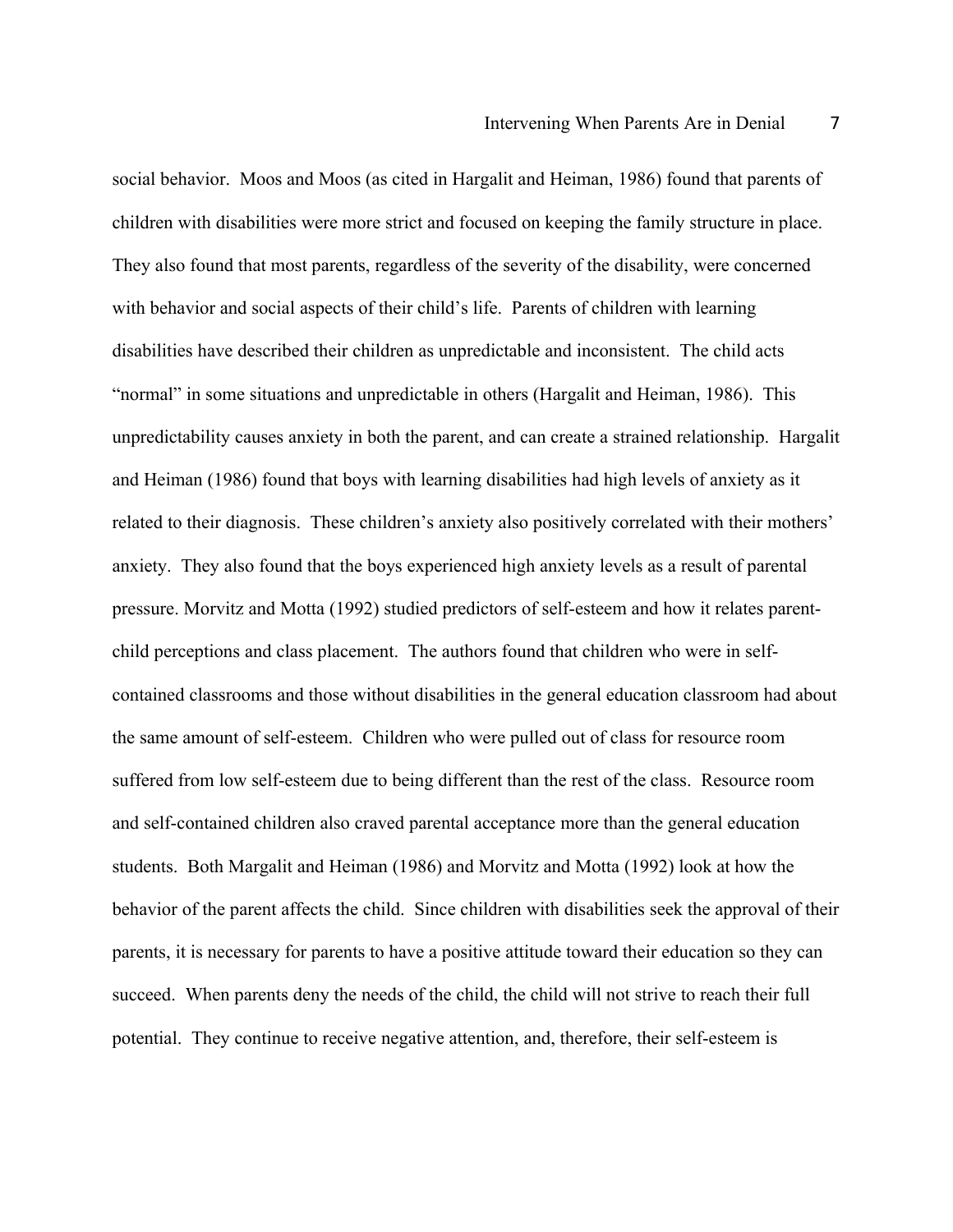lowered. The effect of parental acceptance as perceived by the child is an important factor as it relates to the child's self-esteem. It is the opinion of Margalit and Heiman 1986), that if parental acceptance is lacking and unrealistic pressures are placed on the child, both parent and child suffer anxiety.

This case study and proposed intervention looks to find ways to help motivate the parents of a child with a disability that seem to be in denial of their child's situation. Throughout this case study it will be important for us to take special care on how we speak to the parents. It will be important to find out the circumstances surrounding her child's original diagnosis. As Harnett and Tierney suggest, if that initial conversation about a possibility of disability was perceived negatively in any way by the parent, it could help to explain the parent's apprehension to having her child diagnosed. When parents are faced with a disability diagnosis they are going through a wide range of emotions and need to be reminded that the child is still the same child they were before they were diagnosed. Parents often put unnecessary pressure on their children in an effort to give the perception that they are "normal". This is a great disservice to the child since they are not learning to deal with their disability in a positive manner. Bryan, Burstein & Bryan (2001) note that negative coping mechanisms can be formed by the child and parent, creating a frustrating, anxiety filled relationship. Professionals need to work with parents to develop good habits, both academically and socially. Parents and professionals need good communication so that there is consistency between school and home life so positive behaviors are reinforced. Having a diagnosis for the child is beneficial in many ways, including providing valuable information for parents so they know what steps to take in helping their child reach their full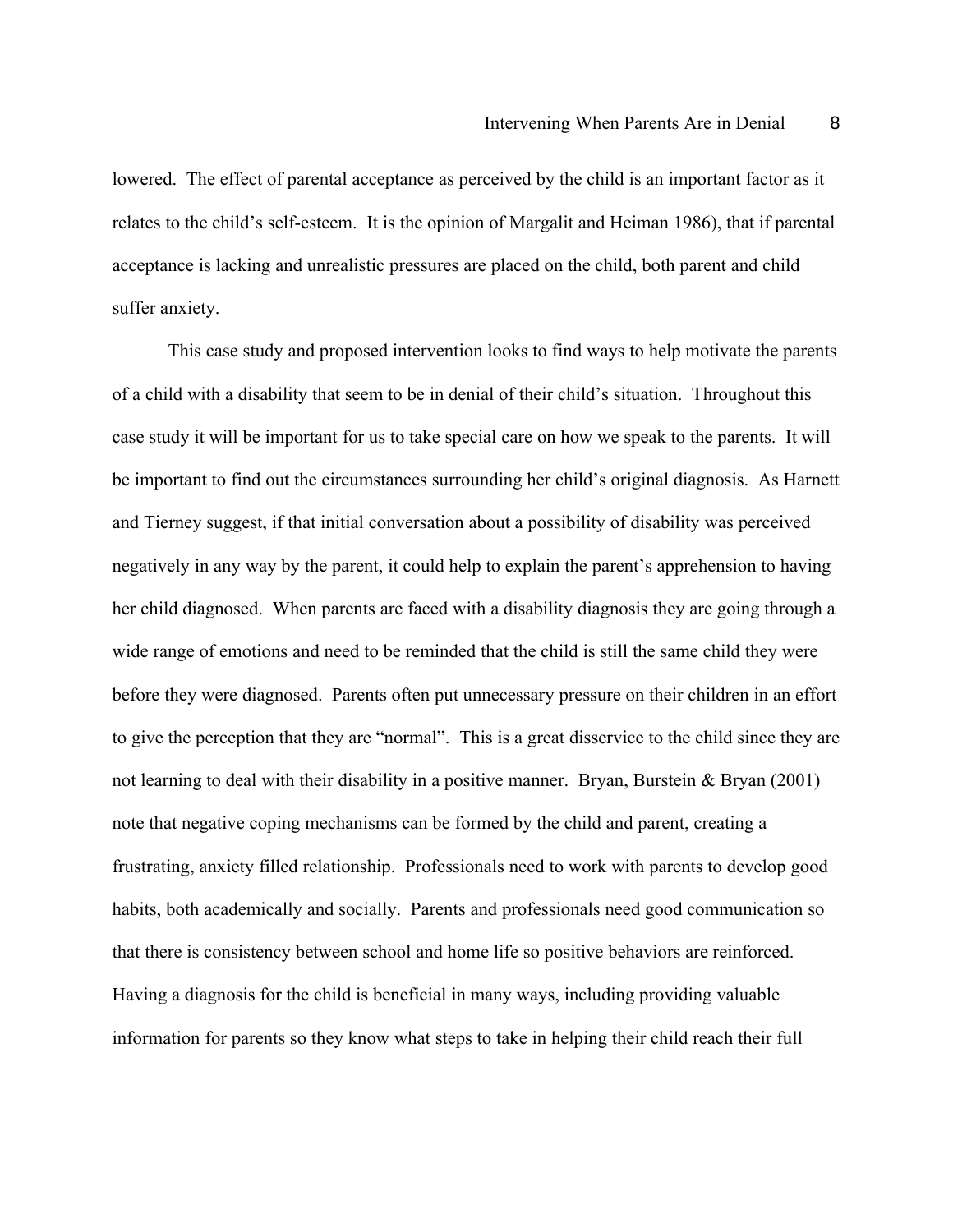potential. When a diagnosis is not present parents do not have a plan of action, leading to frustration and anxiety. Parents must know that despite the diagnosis, their child has rights and their dignity is of utmost importance (Harnett and Tierney, 2009).

Bryan, Burstein, and Bryan (2001) conducted a study of students with learning disabilities who have trouble completing homework. They found that students with learning disabilities are likely to fail as more homework is assigned and standards are raised. Parents helping their children with homework expressed frustration and confirmed feelings of anxiety when helping their children. Parents cite lack of knowledge about the school work and constant refocusing as sources of stress as it relates to helping their child complete homework. The authors conducted homework intervention studies that involved (a) training students to selfmonitor through daily goal completion, (b) training parents in basic pedagogical and content knowledge to better help the student complete homework, and (c) using homework to improve student academic performance. The study found that students succeeded in homework completion when others were involved, such as peers and parents. Students were also more receptive to homework that made connections to the real world. This was particularly beneficial to getting parents involved. Parents are able to participate in an interesting way while benefiting the child academically.

In their study of professional/parental communication trends, Harnett and Tierney (2009) found that parents had mostly negative experiences when being told of their child's diagnosis. Parents express a desire for honest, realistic, positive, hopeful messages. The authors suggest that positive communication can be as simple as referring to a child by name and not diagnosis.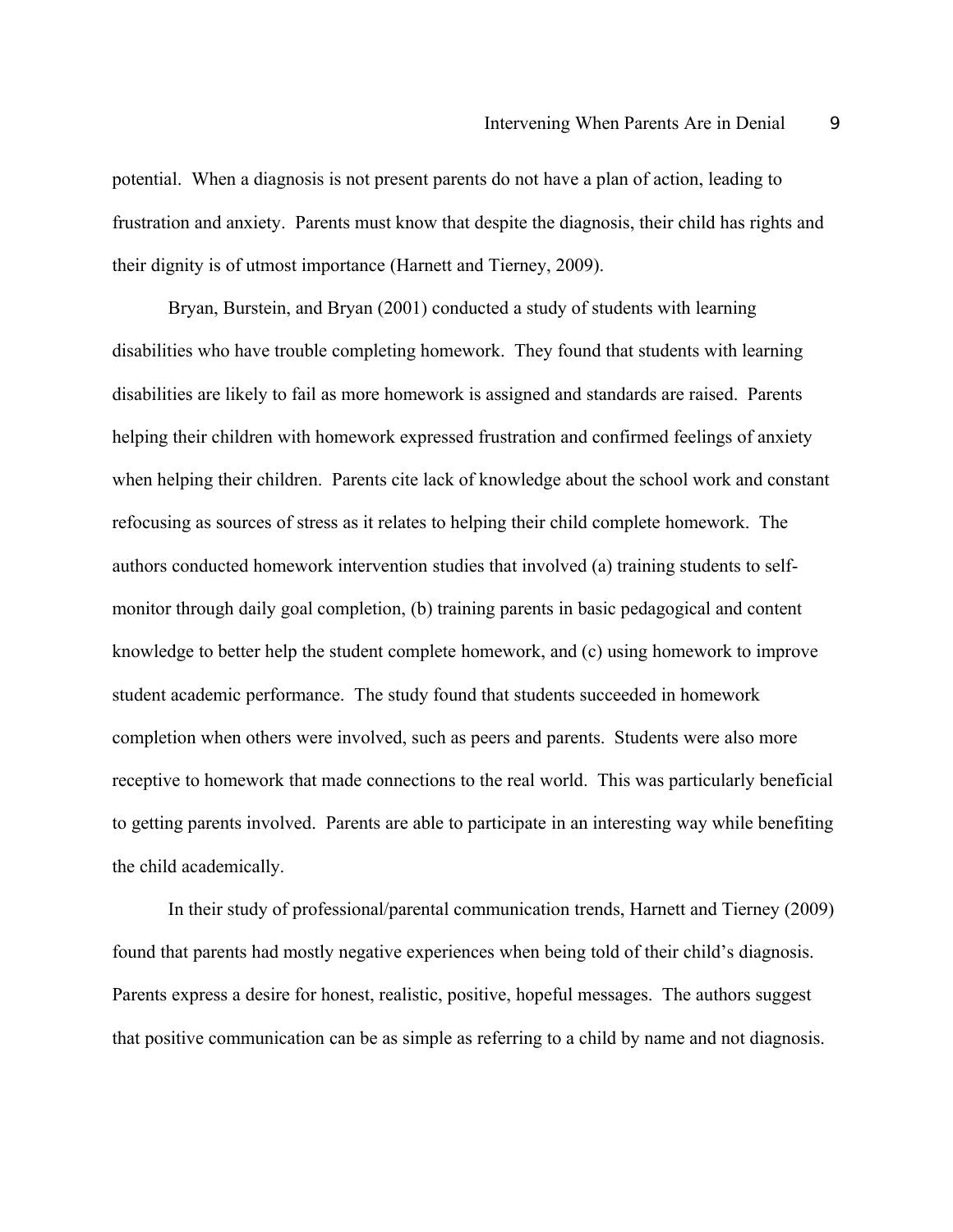They also suggest showing positive examples of other children with the same disability who are succeeding. This idea relates to combating stigmas placed on people with disabilities. One of the most important suggestions is to assure parents that they are not alone. Parents need to know that there is help available to them and that working as a team for the benefit of their child will go a long way in helping them to reach their potential. We will use Harnett and Tierney's (2009) suggestions to help build a positive relationship with the parents as a tool for our intervention. We hope that through open communication we can provide the parents with a hopeful outlook of their child's academic future, as well as, guide them through the process of evaluation so they do not feel hopeless and alone.

Much of the literature (Bryan, Burstein & Bryan, 2001; Case, 2000; Harnett and Tierney, 2009; Watson, 2008; Ziolko, 1991) mentioned parents' fear of losing control because of a lack of knowledge about their child's disability and their sense of powerlessness to make choices about their child's situation. Staples and Dilberto (2010) developed guidelines for successful parent involvement. Since research shows that parental involvement leads to increased achievement, the authors suggest getting parents involved in more activities to help build a sense of team and feel more comfortable within the academic setting. Based on the literature reviewed, we feel that both parents and children should have opportunities to have a positive experience at school. Teachers should initiate contact with the parents and set clear expectations so the parent is not left in the dark. Open communication is essential to help parents feel that they can approach a teacher if they need help. Staples and Diliberto (2010) contend that home visits can help bridge the gap between school and home. It also gives the parent a chance to meet on their home base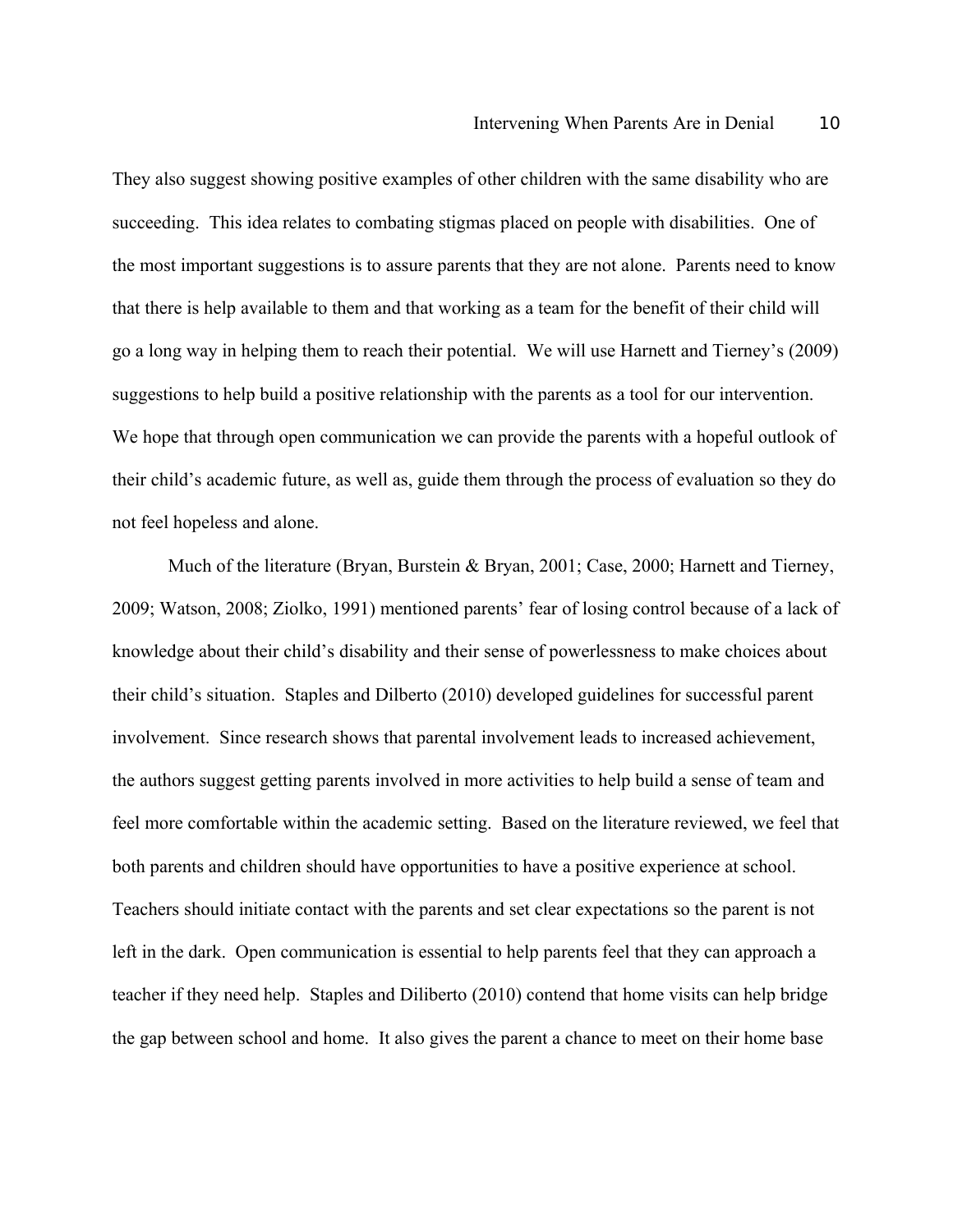and regain a sense of control. Staples and Diliberto (2010) also suggest that IEP meetings can be a scary place for a parent. They are alone in a room with professionals who have worked together and know more about their child's disability than they do. Getting parents involved in the IEP process can be essential to gaining parental support for the child. The authors recommend making the process personal for the parent, such as making personal contact to get available dates for the meeting, instead of just sending home a date without any input from the parent. Providing parents with a draft of the IEP before the meeting so they are prepared for discussion can go a long way to easing anxiety. Finally, parents must be given a chance to speak at the meeting. Social workers and other service providers should not be permitted to dominate the meeting.

As the child's teacher it is essential to build a positive relationship with parents of children with disabilities. If parents believe that their child's teacher shares their concerns, they may be more likely to trust the teacher's opinions and recommendations for the child. When working with a child whose parents are in denial about their disability, this relationship of trust is essential. Differentiation of instruction is often used by teachers to meet the needs of the child even though there is no IEP in place. It is suggested, then, that teachers differentiate their interactions with the parents of these students. No parent is the same and their backgrounds and beliefs should be taken into account when approaching the subject of their child. As a teacher, it may be helpful to take any negative experiences parents may have had in the past concerning their child's disability and create positive, hopeful interactions they can associate with their child academically.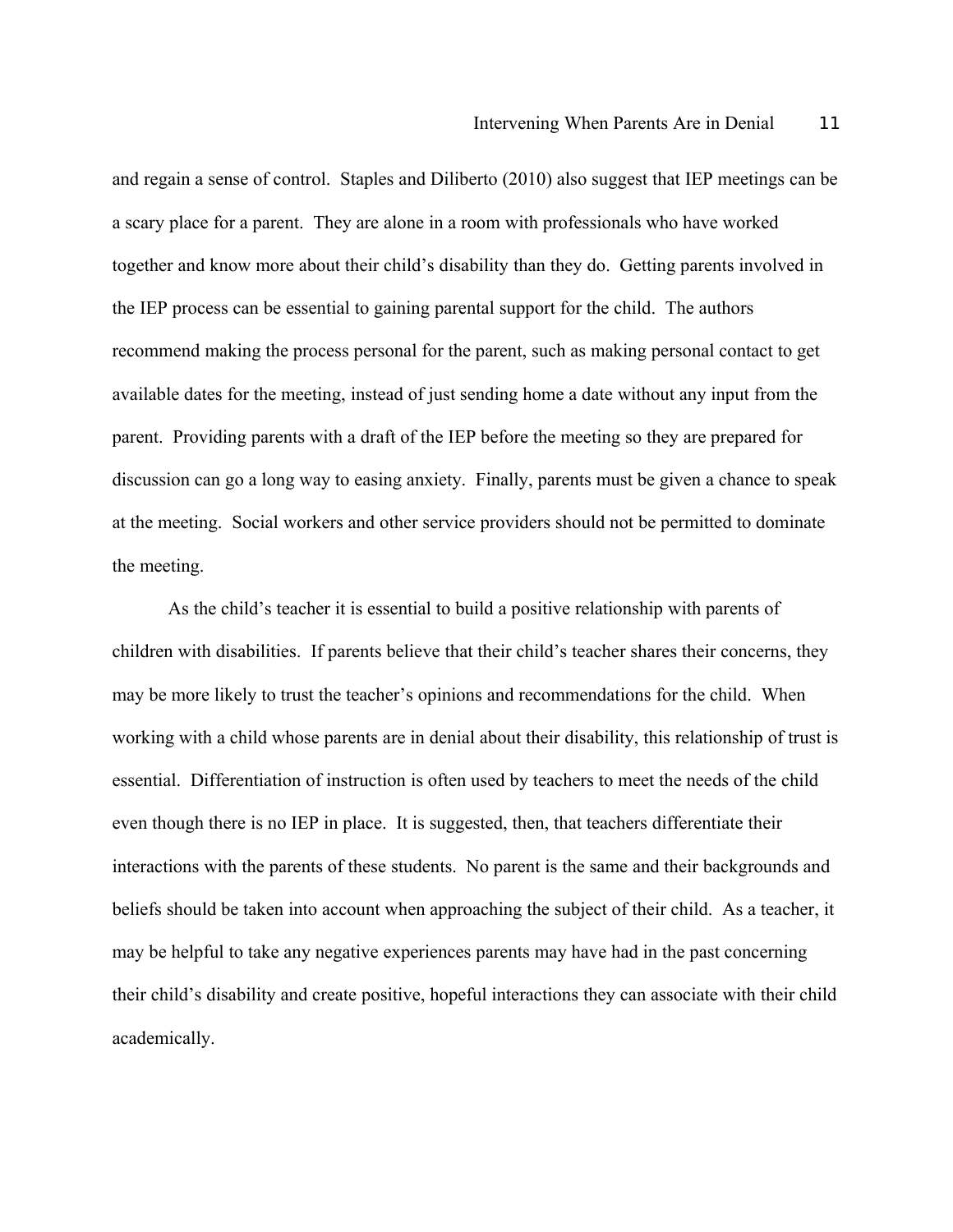## **Intervention**

## **Objectives**

- To enable parents of children with disabilities to recognize the significant benefits of special education services for their child
- To approach parent denial in a way that helps parents understand, cope with, and accept their child's learning disability

### **Outcomes**

The purpose of this intervention is to provide beneficial outcomes for both the parents and student.

For parents of students with disabilities, the goal of this intervention is to help them surpass the denial phase and accept their child's learning disability. The parents will see the vitality of additional services needed for their child's development, by seeing the differences between their child's struggle without help, and their progress with the help that they require. The intervention will help parents understand that a child with an IEP is not socially unacceptable, that they too have an important place in the school and classroom environment. Parents will finally understand what their child needs to succeed and will agree to the specialized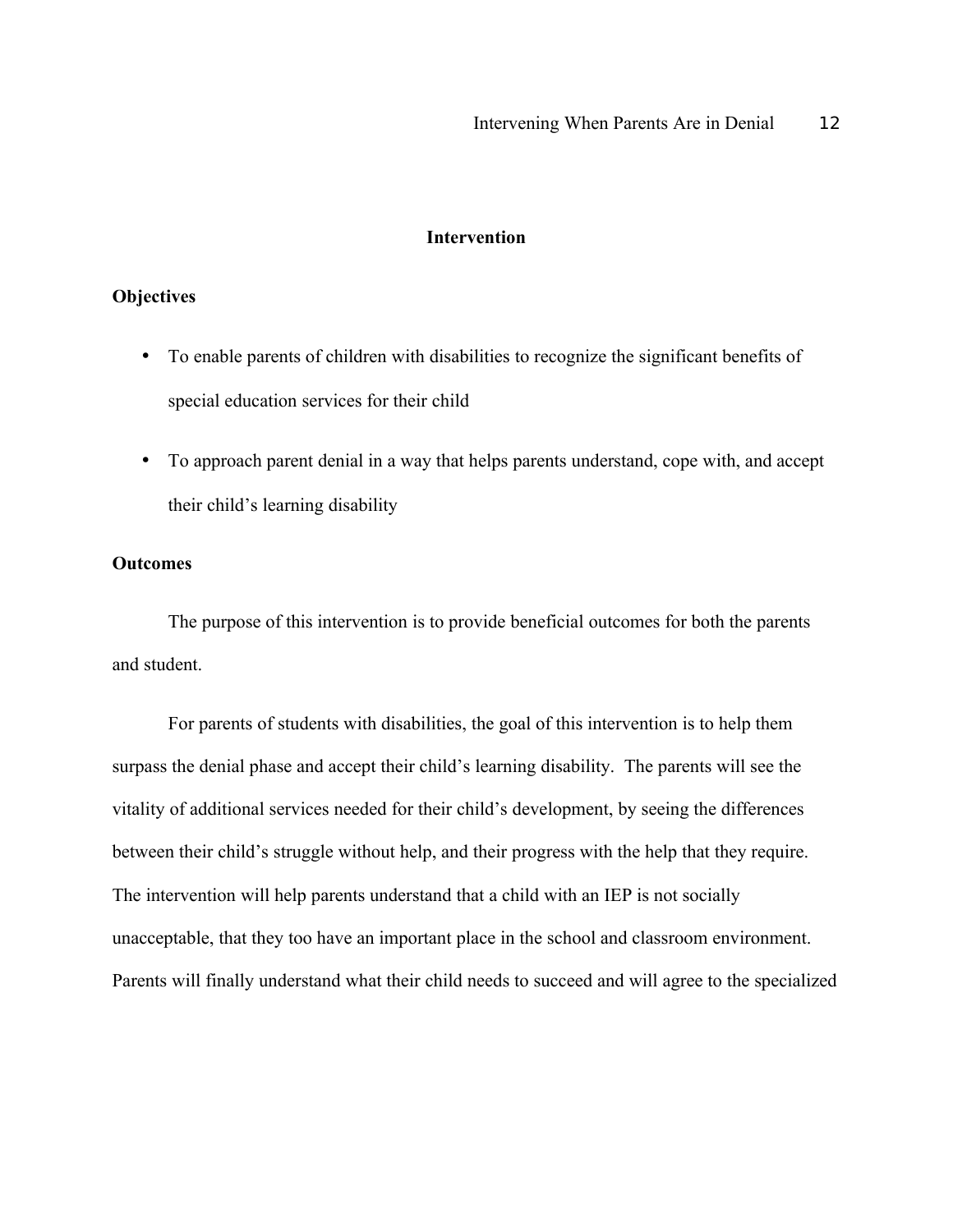services that can be provided for them. They will work to place their child in a classroom environment that is specified to their child's needs.

Students will benefit academically by finally receiving the assistance needed for them to learn the way that they were meant to learn. The student will no longer be forced to achieve impractical goals set for them in the general education classroom. They will finally be given a program that sets attainable goals and provides them with the tools they need to achieve them.

#### **Participants**

This intervention will be implemented as a case study on a student with learning disabilities, whose parents removed him from a special education program in a public school and placed the student in a general education classroom in a private elementary school. The student is a 7 year old male, in the second grade. He exhibits behaviors that require much additional attention throughout the course of a school day, including a lack of focus, inconsistent performance, hyperactivity, repetitive behaviors, a lack of comprehension skills, and an inability to carry out independent tasks.

Parents are also important participants in this intervention. The subject's parents are very active and involved in the child's life. They are a male and female married couple in their midthirties, with two children, a 7 year old son and a 3 year old daughter. The subject of our intervention is their first child. The parents exhibit behaviors characteristic of the denial phase. They often attribute the student's lack of progress from the past to struggles with allergies. They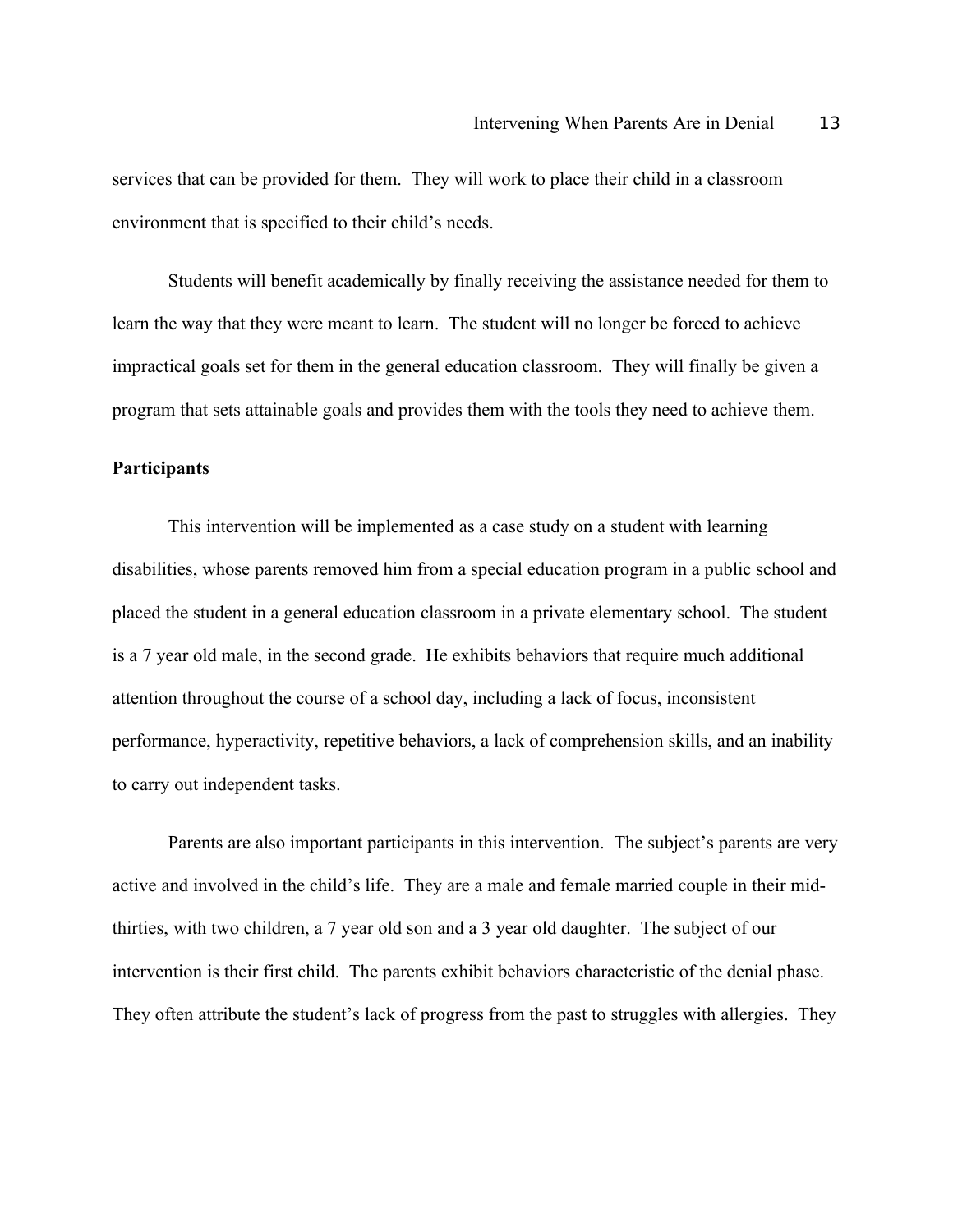put responsibility on the previous public school attended on not picking up on the students presumed allergies early enough, and therefore making him fall behind. They do not see their child's lack of progress as a learning disability, yet as a direct result of past hardship due to his allergies.

The students' teacher, school aides, and tutor are also participants in the intervention plan. The teacher has a bachelor's degree and certification in childhood education. The teacher is not certified in special education, but has a basic knowledge of what it entails through previous experience and coursework. Teacher's aides and students from the private school, have some background in education. They will be providing the additional help and assistance the student needs during class work and assessments in order to provide parents with a comparison of student progress with and without their help.

Students from both private and public schools, ranging from second to eighth grade, will be participants as well. The students will be surveyed in order to provide parents with data and information on how students view other students with Individualized Education Plans.

# **Procedure**

The intervention will serve as a comparative analysis of student assessment for both teacher and parents. It will take place approximately over a two month period during the school year.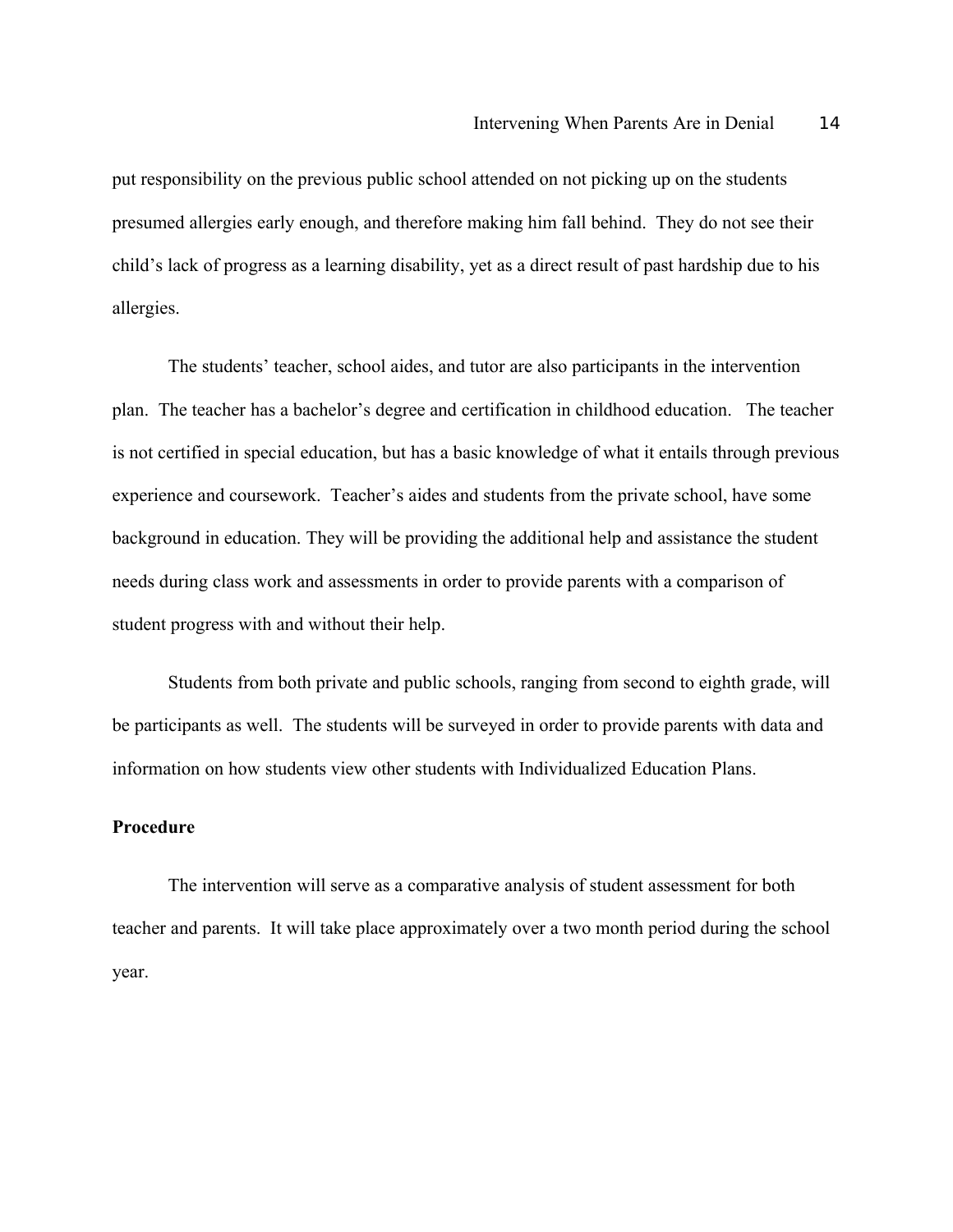During the first month of our intervention the student will be provided with individual assistance during formal assessments, provided either by the teacher, teacher's aide, or tutor. The student will take tests outside of the general education classroom, in order to be provided with help and additional time when needed. The student will have tests read to him, as well as explained in terms that are easier for the student to understand. The student will also be provided with visual and tactile materials to use during the assessment. As the student takes each test during this period of the intervention, his answers will be closely monitored and a teacher, teacher's aide, or tutor will provide thorough explanations of each question the student seems to have trouble understanding. The student will be allowed to utilize materials and manipulatives that aid and increase their understanding. This part of the intervention is being implemented in order to show parents the benefit of the student being placed in a classroom environment that can provide him with consistent one-to-one attention and assistance. The student will be tested in each of the subject areas being taught in their classroom: math, ELA, science, and social studies. The student will complete at least two assessments per subject during this period of time.

During the second month of our intervention the student will return back to taking formal assessments in the general education classroom without any adult assistance or visual and tactile aids. Assessments will be given, and the responsibility of completing each question will be the student's alone. If the student should ask for help, he cannot be provided with any assistance that would not be given in a general education classroom. The assessments will be given in the same subject areas as in the first month of the intervention. The student will also complete at least two formal assessments per subject during this period of time in the intervention.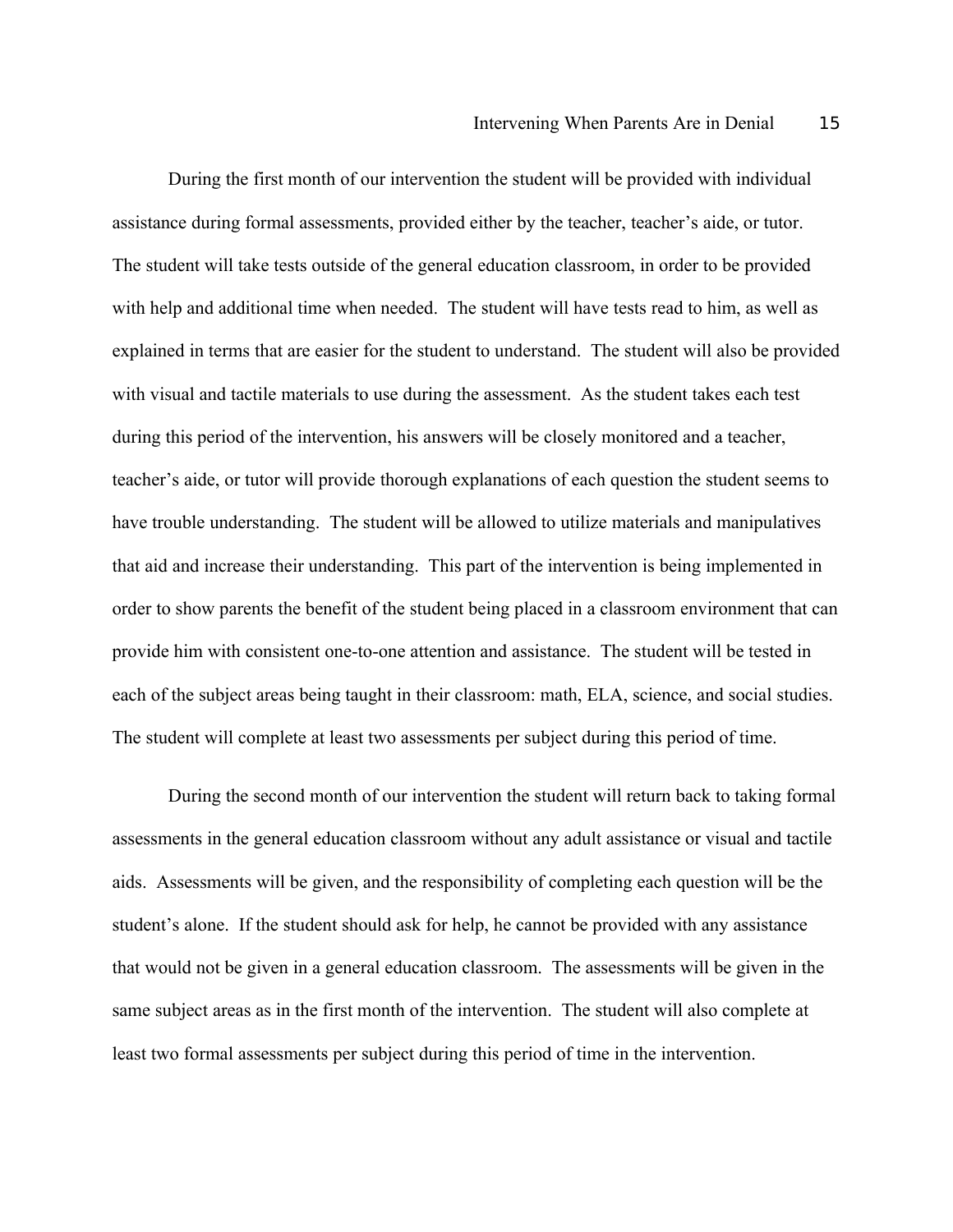After these two months, the data of the student's progress on each assessment will be collected. The data will be interpreted and presented in a bar graph that can show a comparative progression or lack thereof in the two months, for each subject area. There should be a part of the graph that presents student's scores solely from the month where he was provided with oneto-one assistance during formal assessments, and another presenting scores from when the student completed formal assessments independently, for each subject.

Before the data are presented to the student's parents, a survey will be given and data will be collected from public and private schools in the area. The survey will be given to students ranging from second to eighth grade. Students will anonymously answer questions, in a written survey (see intervention materials), about how they feel about and view students with Individualized Education Plans. The survey will be collected. The answers given by the students will be read, recorded, and presented in statistical form. The statistics will show parents percentages of students that look at students with IEP's in a positive way versus a negative way. In the event that the data collected does not have a favorable outcome that shows parents a larger percentage of students that accept children with IEP's, a list of direct quotations from surveys of students who do accept student's with IEP's will be presented to the parents, the students will remain anonymous.

The presumed results of this intervention will serve as a comparative analysis to enable the parents to see that the success rate of their child is greater when he is provided with the services that he is in need of. The survey will then serve as a means to help parents understand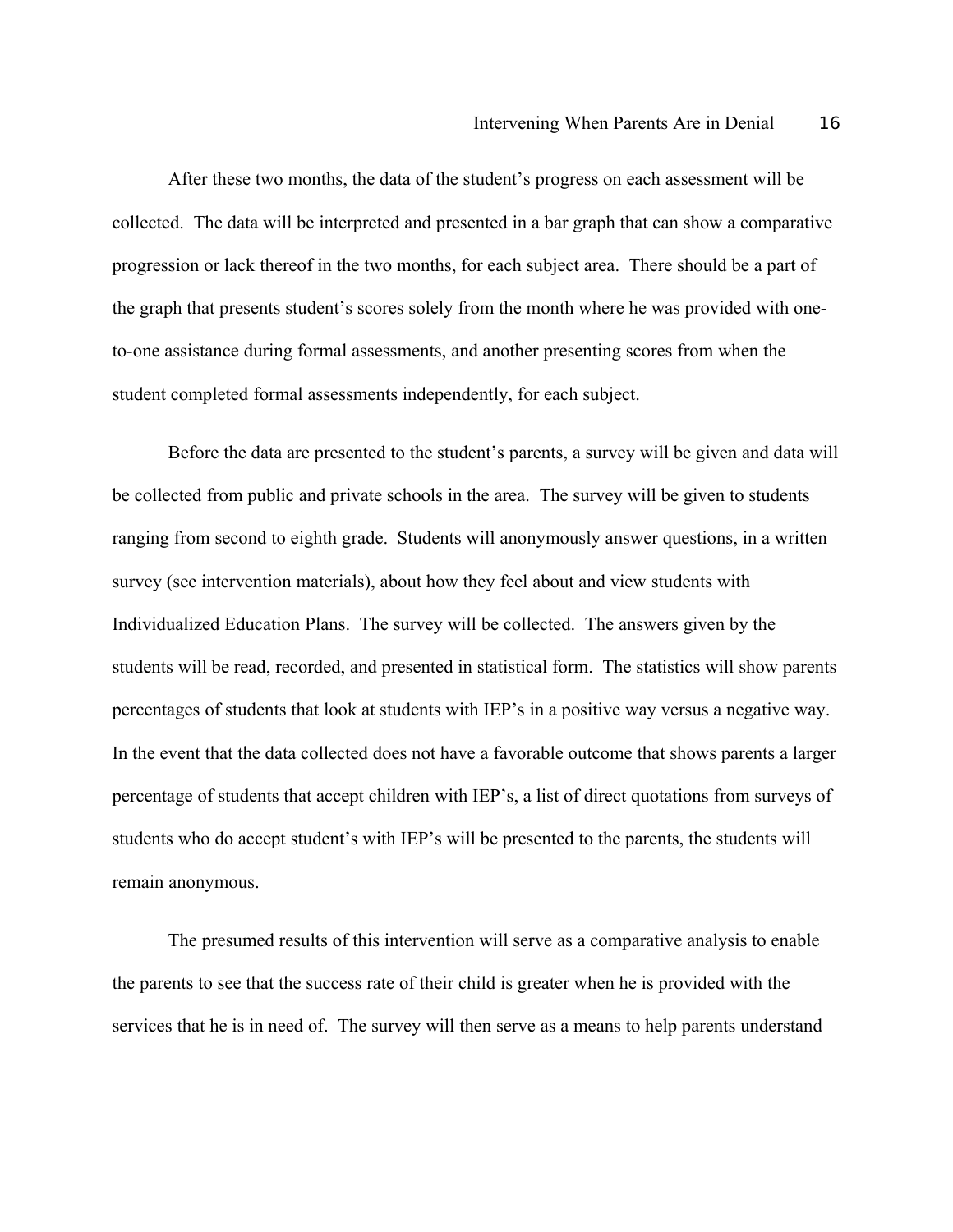that their child will not be viewed as a socially unacceptable facet of a school community. The data will be presented to the parents during a parent teacher conference. The data on the student's progress during formal assessments will be presented and discussed first. The teacher will present and explain to the parents the bar graph and what each part of the graph means. The parents will be informed of the additional help provided for their child during the part of the intervention where their child was given one-on-one assistance for each assessment taken. The parents will then be informed about when the student took assessments independently. The data will be compared in order to show the parents how the student struggled during the period of time where he was left to work alone, and how the student excelled during the time where he was given assistance.

The teacher will then speak to parents about the many options that are available for their child. They will explain that a general education classroom cannot provide their child with what the student is in great need of. The teacher will speak to the parents about their wants, needs, fears, or feelings on the issue. The teacher will then present parents with the statistics provided by the survey given to different students in the area. The teacher will explain to the parents that this survey was done in order to show parents that a child with special needs is not always an outcast in a school community, that their child is socially accepted by students in both general and special education programs.

The teacher will then present the parents with additional information that they need in order to understand and accept their child's disability and get the services their child needs.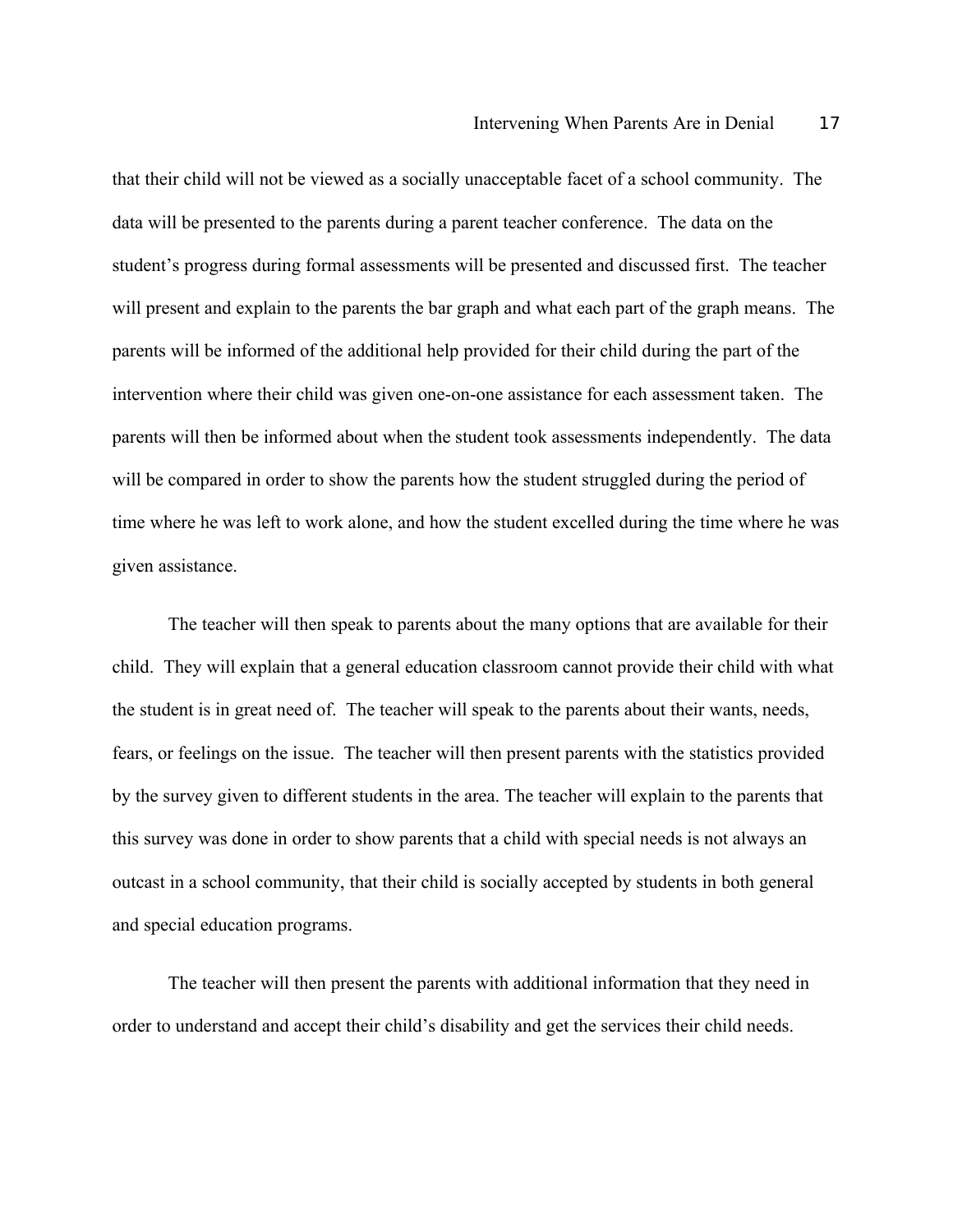## **Assessments**

The success of the first part of our intervention was measured based on the student's progress in each subject area when provided with extra help during assessments. The students progress when given additional aid and assistance, allowed the teacher to meet our first objective and goal. It enabled the teacher to show parents the possibilities of success, if their child is provided with additional services. The teacher was able to present an accurate comparison of student success with and without help, which supported the idea that the student needs additional services in order to achieve goals.

The second part of our intervention was more complex. The objective to be met by our survey and meetings with the parents, was meant to approach their denial in a way that helps them understand, cope with, and accept their child's learning disability. The success of this objective was assessed on the parents' reactions to the teacher and what they said in conversation during meetings. It was also assessed based on the parents' actions for future modifications in their child's educational program.

# **Materials**

- Formal Assessments in Math, ELA, Science, and Social Studies (approximately 4 in each subject area)
- **Manipulatives**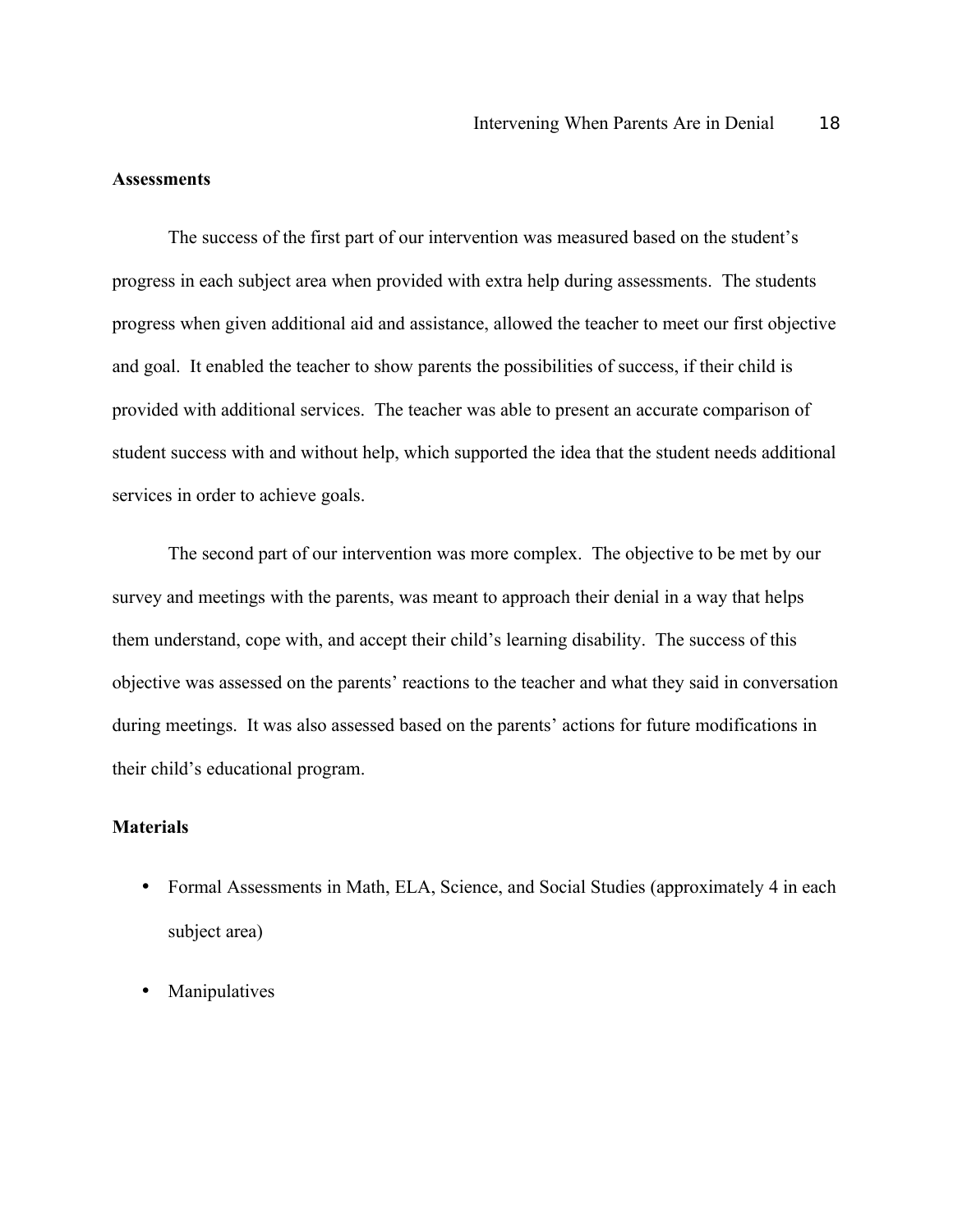- Bar Graph
- Student Surveys (please see attached)

## **Results**

The first results in our intervention were based on the child's performance on formal assessments with and without additional aid. The student's scores for formal assessments that were taken independently were lower than those where he was provided with additional help and assistance. Scores were based on a grading rubric with 100% being the highest and 69% and below being failing. In Math, without any additional help, the child scored a 59% and a 58% on formal assessments. In ELA, where formal assessments tested the students' abilities in phonics as well as comprehension, the student scored a 75% and a 70%. In Science, the student scored a 38% and a 42%. In Social Studies, the student scored a 42% and a 59%. Most of the students' grades for this portion of the intervention were below the failing mark.

In the next portion of our intervention, the student was provided with additional assistance during formal assessments, where his grades were often higher. In Math, the student scored a 72% and a 79%. Although, these grades were not significantly high above failing, they were much higher in comparison to the child's independent scores. In ELA the student scored an 80% and a 75%. In Science, the student scored a 62% and a 60%. And in Social Studies, the student scored a 70% and a 60%.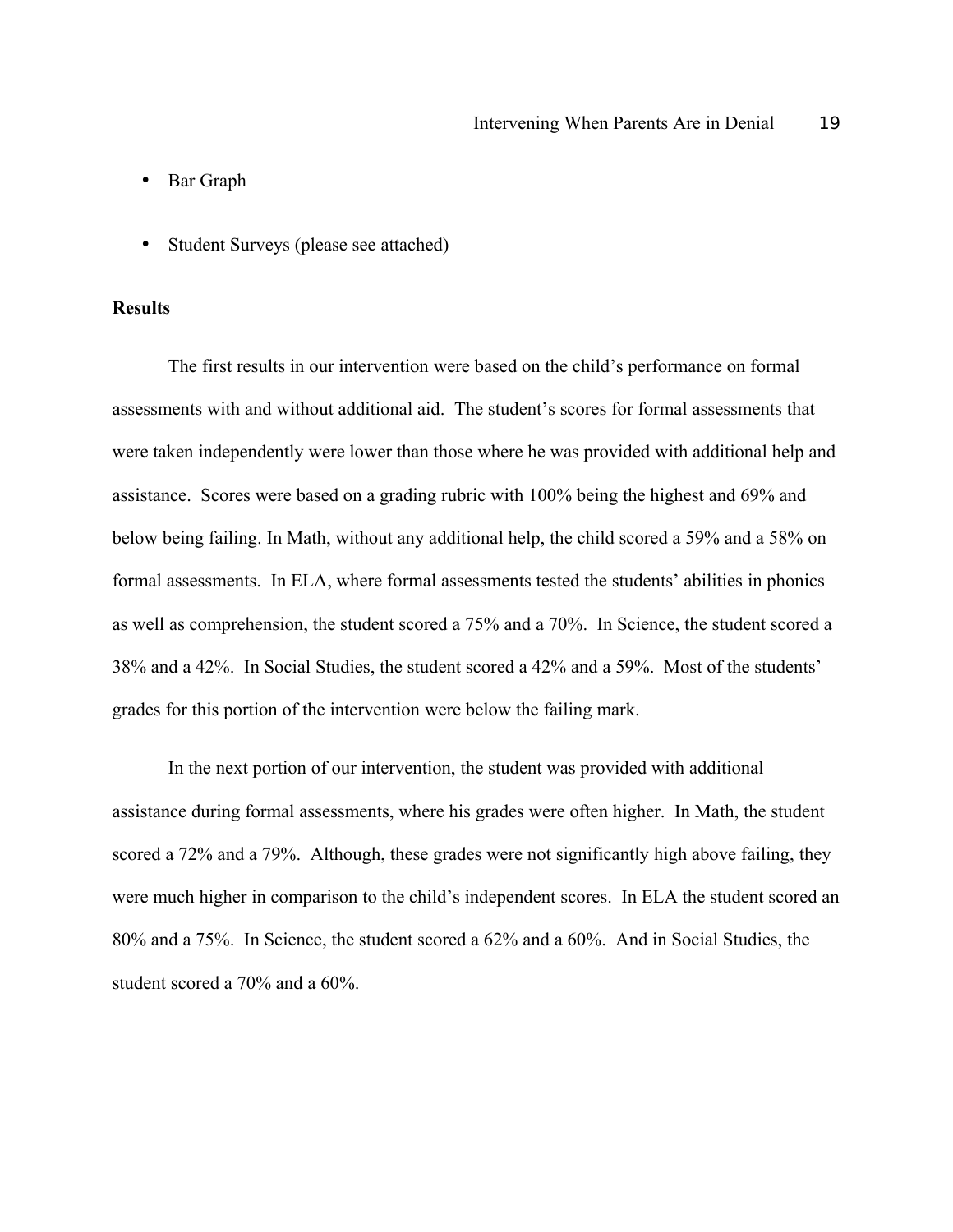In addition to these results, we also collected data that was intended to show parents how other students feel about children with an IEP. In our results we found that majority of the students are unaware of what an IEP is. Many responded "No" when they were asked if they could explain what it is, some others referred to it as "receiving extra help." For students who did understand what it meant or it entailed, they were able to provide results that can show parents that children with IEP's are not social outcasts in a school community. A vast majority of the students that were surveyed said that they would never bully a student because they had an IEP, nor would they look at them in a different way. Half of the surveyed students knew what a paraprofessional was, some having one of their own, and others having family members or friends that have one. In their responses, students with paraprofessionals expressed how they liked having a paraprofessional because they help them. A student without one responded, "I wish I had a paraprofessional to help me." The results of this survey varied greatly, therefore it was difficult to categorize and present data to parents in percentages. Direct quotations from the survey were found to be more effective to show them.

The results of our comparative test score analysis, as well as our student survey responses were shared with the students' parents in a series of private meetings called by the students' teacher. Due to the information found in research, the teacher was sure to conduct the meetings in ways that would not overwhelm the parents, and were sensitive to what the parents might be thinking or feeling. In the first meeting, the teacher first presented the parents with the comparative analysis of test scores for their child. The difference between the scores raised awareness for the parents. They began to ask questions about possible underlying issues that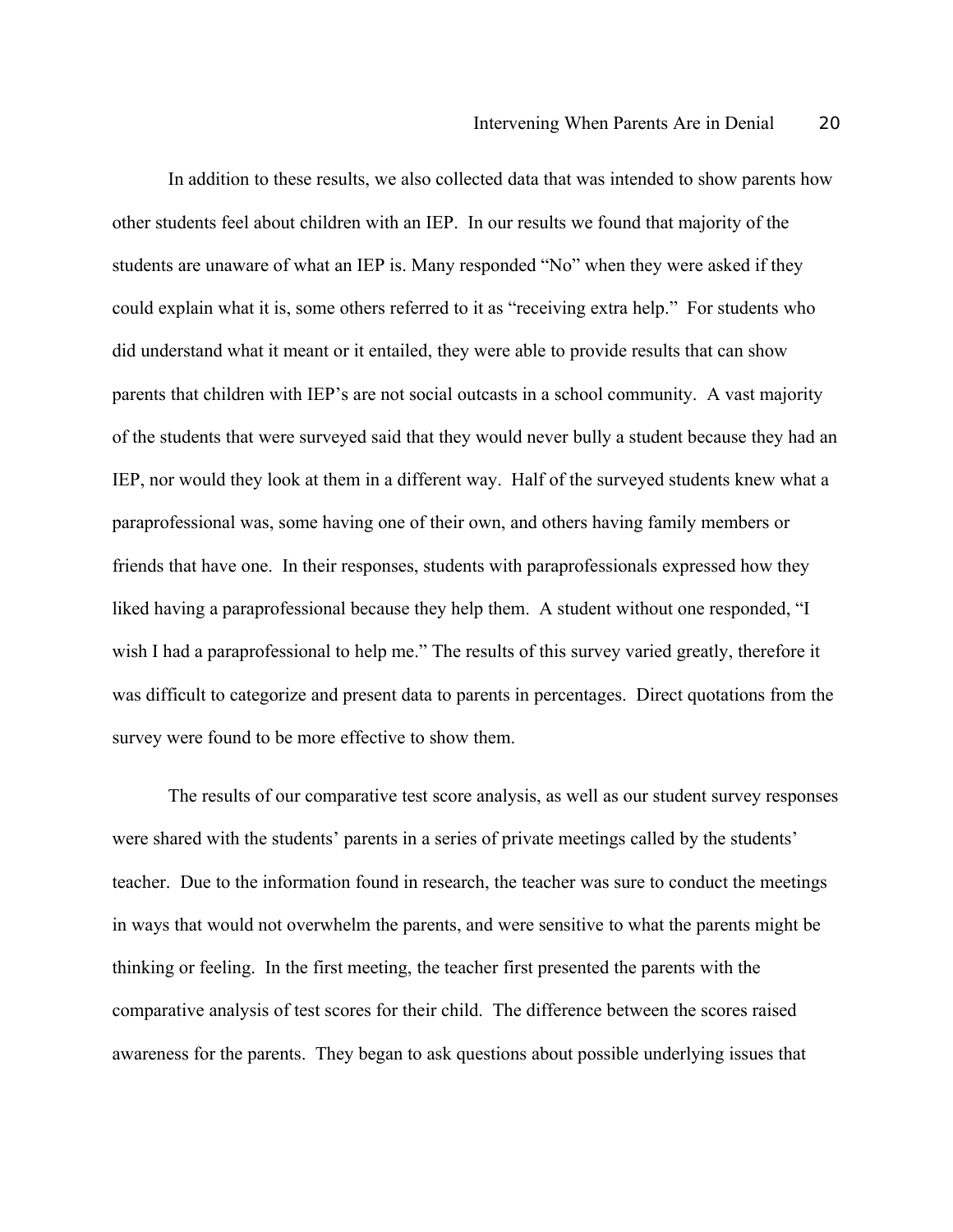could be existing with their child. In conversation, the parents did begin to express their concerns for putting their child in a possible special education setting, socialization being the main concern. At that time, the results of our surveys were presented in order to ease their minds and bring comfort to the thought of this transition. The parents were shown direct quotations from the survey where students said they would never bully a student with an IEP or a paraprofessional, and they would not look at them differently. The quotations brought some comfort to the parents. The teacher then explained the options for the parents and their child. A second meeting was set up for the parents, teacher, and school guidance counselor to discuss further options, and help the parents understand what to expect going forward.

The final result of our intervention has not yet resulted in a placement of the student in a special education program. However, the parents have taken the first step in this direction. The student in our case study has a scheduled evaluation with the Board of Education in order to find a suitable education program for him in the next school year.

#### **Discussion**

We assessed the efficacy of our intervention in three overall ways. First, a second grade student was given formal assessments with and without additional assistance (manipulatives, teacher's aide/tutor). The student was able to achieve passing scores on formal assessments when given assistance. Second, we employed a survey where students were randomly chosen to give their feelings about students with IEPs. Most students did not know what an IEP was and those that did, stated that they have not and/or would not bully a child with an IEP. Third,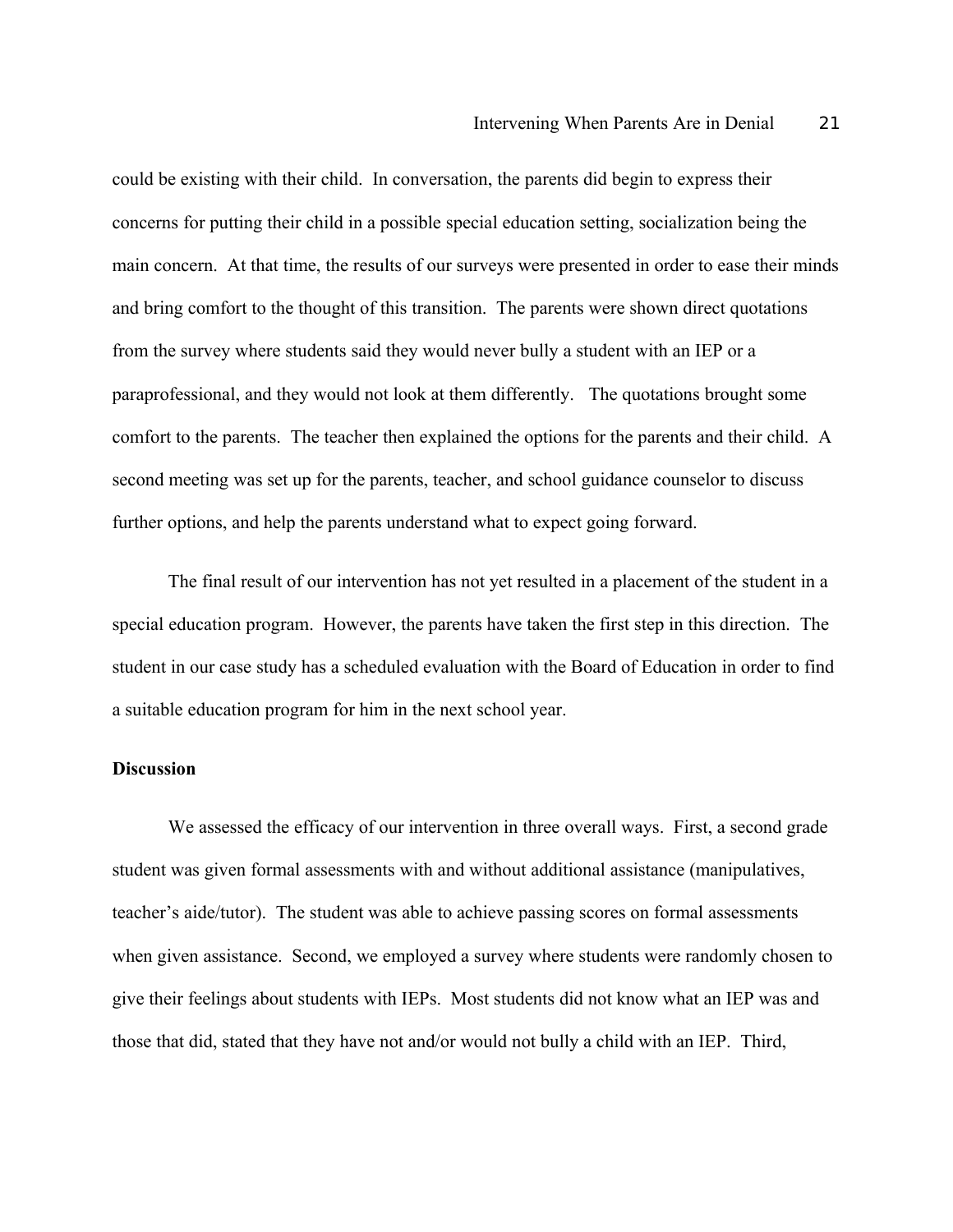regular and open parent/teacher communication was used to establish a positive and productive relationship between the school community and the student's parents. The teacher kept the student's parents apprised of all student progress, or lack thereof, on a regular basis.

A formal meeting was called with the teacher and the student's parents. The student's test scores, with and without assistance, were shown to the parents *(see "Table" below*). The parents acknowledged that their child was able to achieve passing grades with additional assistance. We interpreted the parents' acknowledgement as a sign towards acceptance that the child was able to achieve better grades with assistance. At this point, it was more comfortable to speak with the parents concerning the possibility of the child being put in a more suitable academic learning environment. Bryan and Sullivan-Burstein (as cited in Bryan, Burstein & Bryan, 2001) acknowledge that students who were diagnosed with a disability were able to achieve better scores and complete homework more often when they had the help of a peer, parent or teacher. Using their research as a tool, we were able to give the parents concrete examples of their child's potential with assistance.

To address the parents' concerns regarding the stigma attached to students with disabilities, the survey results were shown to the parents. According to Case (2000), many parents' reactions to a disability diagnosis is based on what they have been exposed to. When negative reactions to a disability diagnosis are all they know, they tend to deny or reject the diagnosis. It was important for us to dispel the stigma attached to children with learning disabilities in order to help the parents' move through the adjustment stages presented by Ziolko (1991). While the survey was flawed (*see the "Limitations" section below*), it did serve to help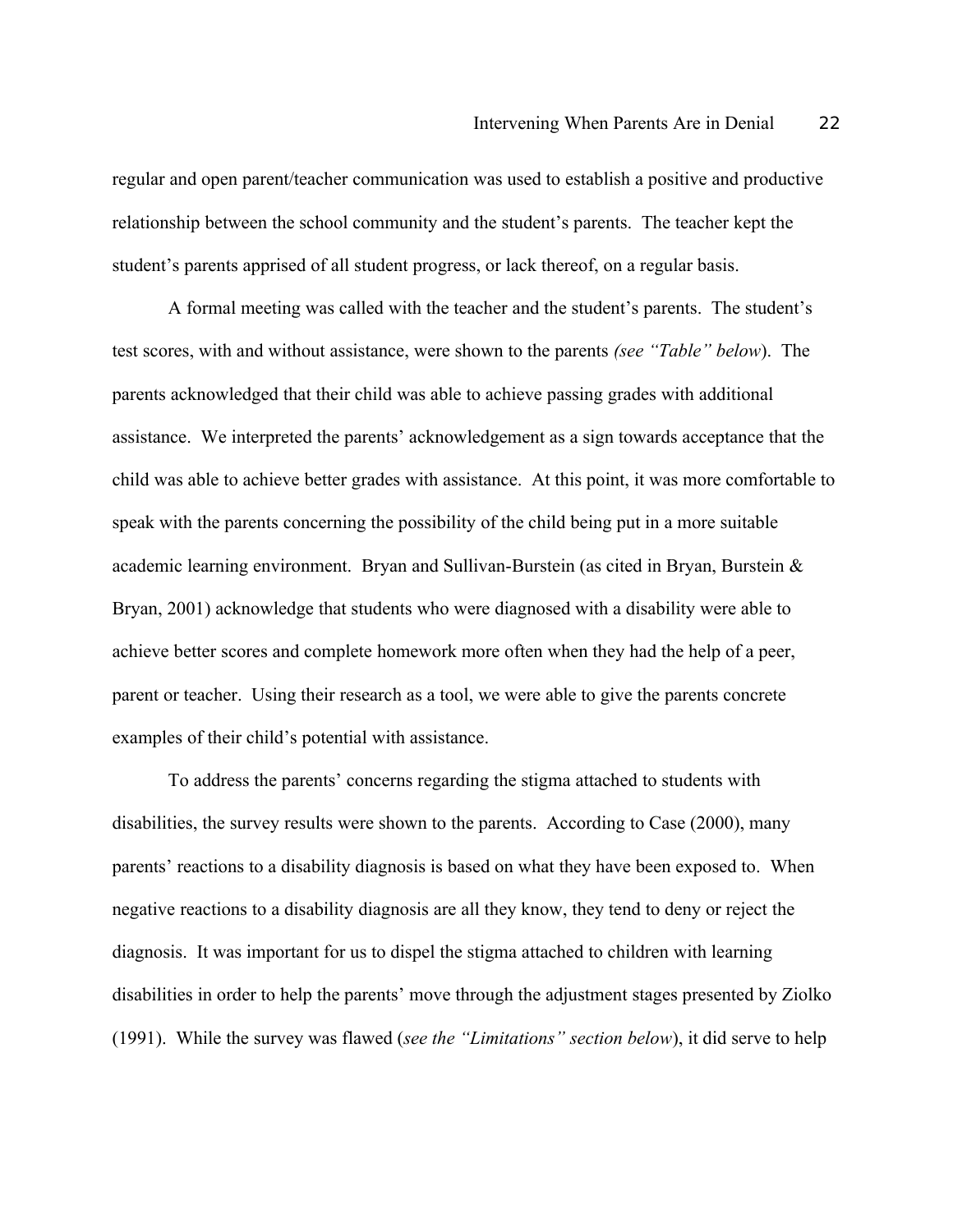the parents understand that in today's classrooms most children are not aware of which students have an IEP, including those who have an IEP.

Regular and open communication with the parents was the most successful tool used in the intervention. While the parents did not take advantage of numerous opportunities to observe the student in the classroom, which was encouraged by the teacher and suggested by Staples and Diliberto (2010), they did attend regular one-on-one meetings with the teacher. As the parent/teacher relationship progressed through regular meetings, the parents became more comfortable speaking with the teacher concerning the needs of the student. They confided their fears, such as bullying which took place in a previous school. The parents also acknowledged that they believe their child may have a disability. As of today, the child has an appointment to be re-evaluated by a school assessment team to see what services may be helpful to the child reaching his full potential. Through open, regular and realistic communication with the parents, we were able to observe the parents going through the stages of adjustment to their child's disability, as suggested in Ziolko (1991). At the start of this intervention, the parents were in denial of their child's disability. They were making excuses, such as allergies, for the child's behavior but eventually moved to expressing their fears. We believe that the parents are currently entering the adjustment phase of acceptance. However, as suggested by Watson (2008), without a definite diagnosis, the parents will not be able to fully accept the disability because they will still be lacking knowledge about their child.

We believe that our intervention was successful, though we are skeptical of the parents' motivation. As mentioned above, the parents have scheduled a re-evaluation of their child.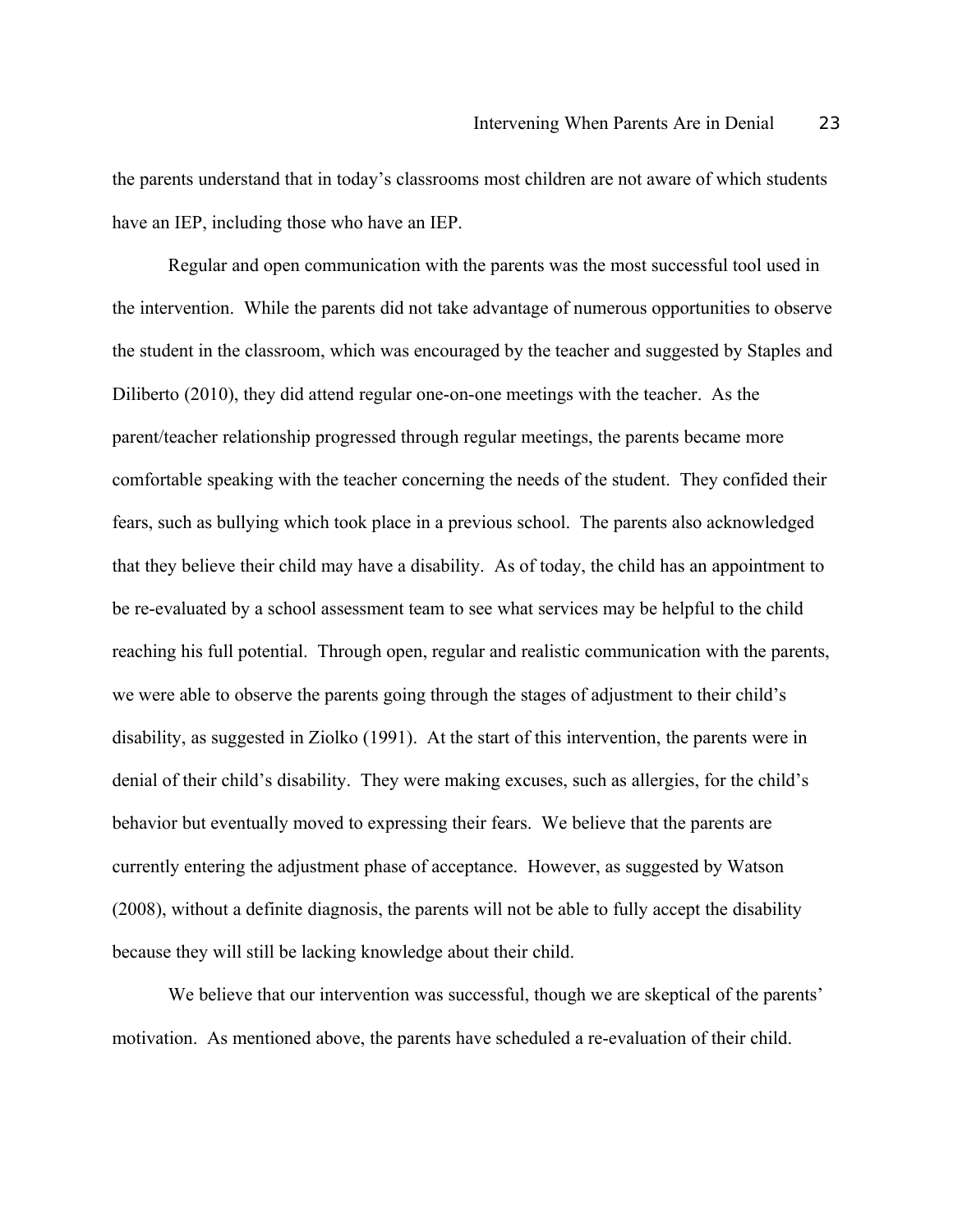While this is a positive step toward getting the child the services he needs, the parents' motivation may not be for the benefit of the child. Though the parents have acknowledged that "there may be something wrong" with their child, we have reason to believe that the reevaluation taking place is, in-part, to placate school administrators. Through conversation, as well as past behavior, such as removing the child from another school, we have reason to believe that the parents may also be seeking "a second opinion". While we give the parents the benefit of the doubt, only time will tell if our intervention was successful. There is a very real possibility that the parents will not like what they hear after the child's re-evaluation, and again move the child to another school. This behavior supports Ziolko's (1991) assertion that when parents are faced with a disability diagnosis, they may "shop around" for a diagnosis or professional that coincides with their beliefs.

When dealing with parents who are in denial of their child's disability, we found it helpful to know the stages of adjustment presented by Ziolko (1991). This knowledge helped us understand what to expect from the parents and anticipate ways to help them through the process of adjustment. In the future, professionals who attempt this intervention and/or are faced with parents in denial would be well served to familiarize themselves with these stages. Since the parent/teacher relationship was instrumental in our intervention, we recommend that future applications of this intervention begin with an informal meeting between parent/teacher that is based on positive aspects of the child. While you don't want to paint a false picture of the child's academic achievements, building the parent/teacher relationship on a positive note may help to bring the parents' guard down sooner, rather than later. While we were able to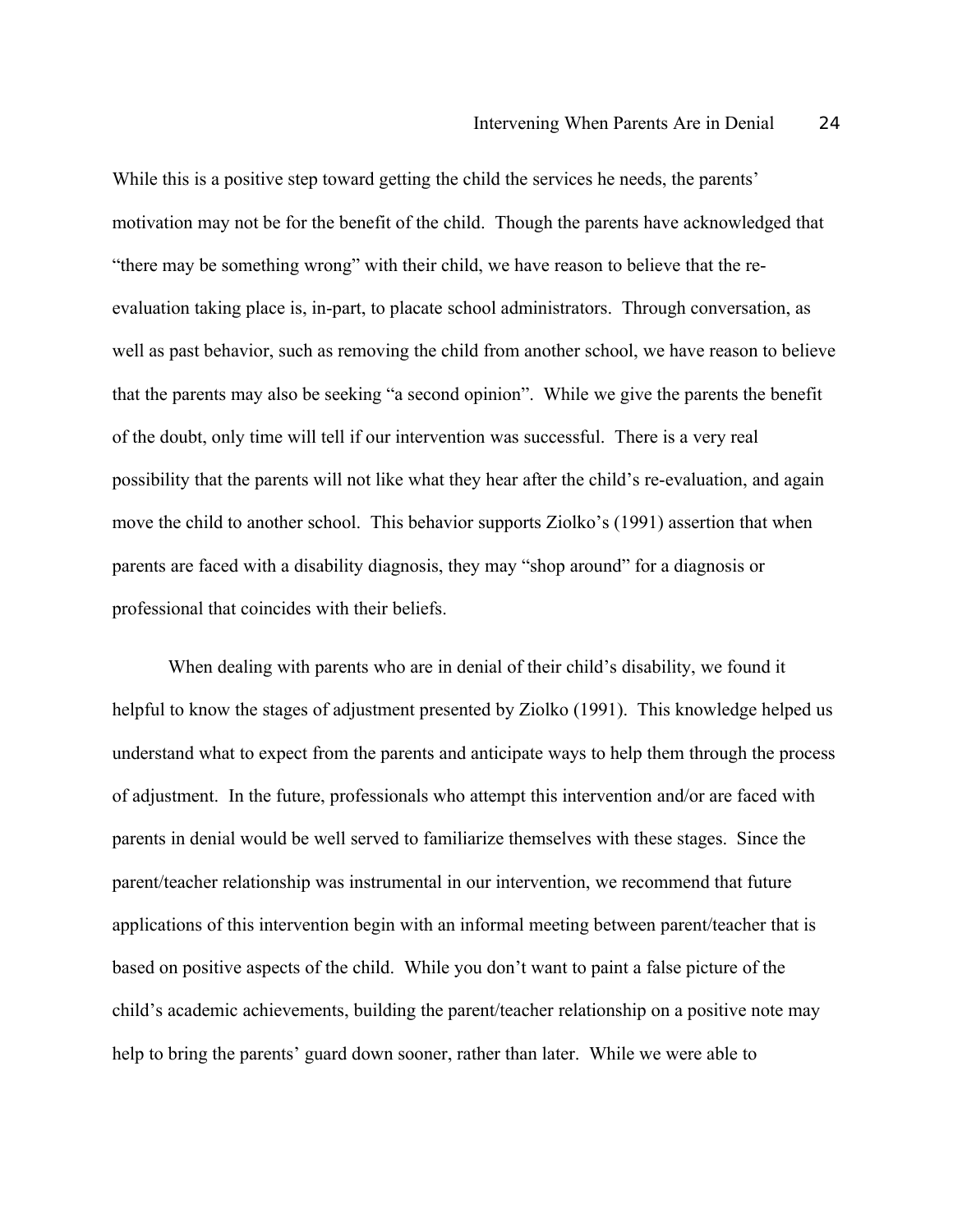effectively communicate with the parents concerning their child's disability, it will be important for future teachers/professionals to know what experience and knowledge the child's parents have had with a disability diagnosis. We were faced with overcoming past negative experiences the parents had with other professionals and perceived stigmas attached to their child. Suggestions by Harnett and Tierney (2009) for overcoming negative experiences proved to be effective in their study. Simply referring to the child by his/her first name and showing positive examples of students with the same disability who are receiving help can go a long way to motivate parents to seek a diagnosis (Harnett and Tierney, 2009). Professionals should relay a wide range of possibilities for the child. The message should be hopeful and positive, but most importantly realistic. Finally, we recommend that professionals and parents keep in mind that the child is still an individual who has rights. Opinions of who the child is as an individual should not change based on a disability diagnosis. The diagnosis should only enhance the child's ability to reach his/her full potential.

## **Limitations**

Through the process of carrying out our intervention, we found several limitations that influenced our results, or could influence the results of any future case studies using this intervention.

The first limitation in our intervention was the fact that the persons providing additional aid to the student in our case study were not paraprofessionals, nor were they trained in special education. Although each person providing assistance to the child was given guidance and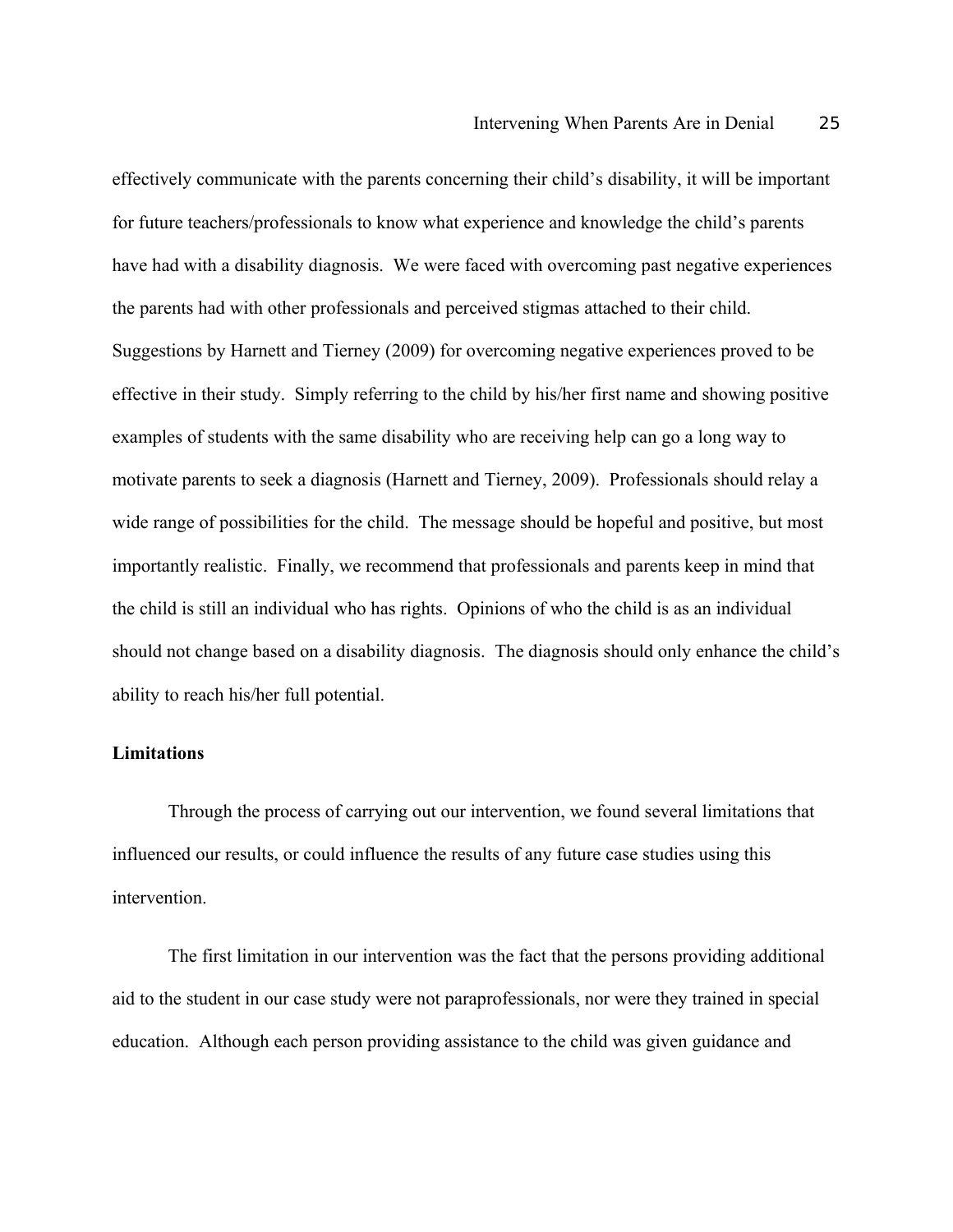direction from the classroom teacher, none had received the proper training from a special education program or facility. The student was also not receiving additional assistance from a consistent being. They received help from teacher's aides, their tutor, or the classroom teacher, depending on who was available at the time designated for testing. Therefore the student had to adjust to many different styles of teaching, as well as many different schedules. For a student with special needs, consistency and routine are very important. In future interventions, this particular limitation can cause inconsistency in a child's progress or testing abilities, and therefore an inconsistency in results.

Another limitation in our intervention was that many of the students that were surveyed about how they view students with IEP's, were from a private school. In a private school, special education programs are not a regular facet in the school system. In order to get the most accurate results from the survey, it would be better to have students who are more aware of special education programs answer the questions. Although many of the students stated that they would never bully a student who was different from them, it would be better to get more results from students in a public school where special education programs are a regular condition in the school. Their answers to the questions would be more accurate because it is something they encounter in their school on a daily basis, and have already formed opinions on based on personal experiences.

The final limitation in our study was the main focus question of our survey. In our survey, we focused most of our questions on a student with an IEP, and how they are viewed in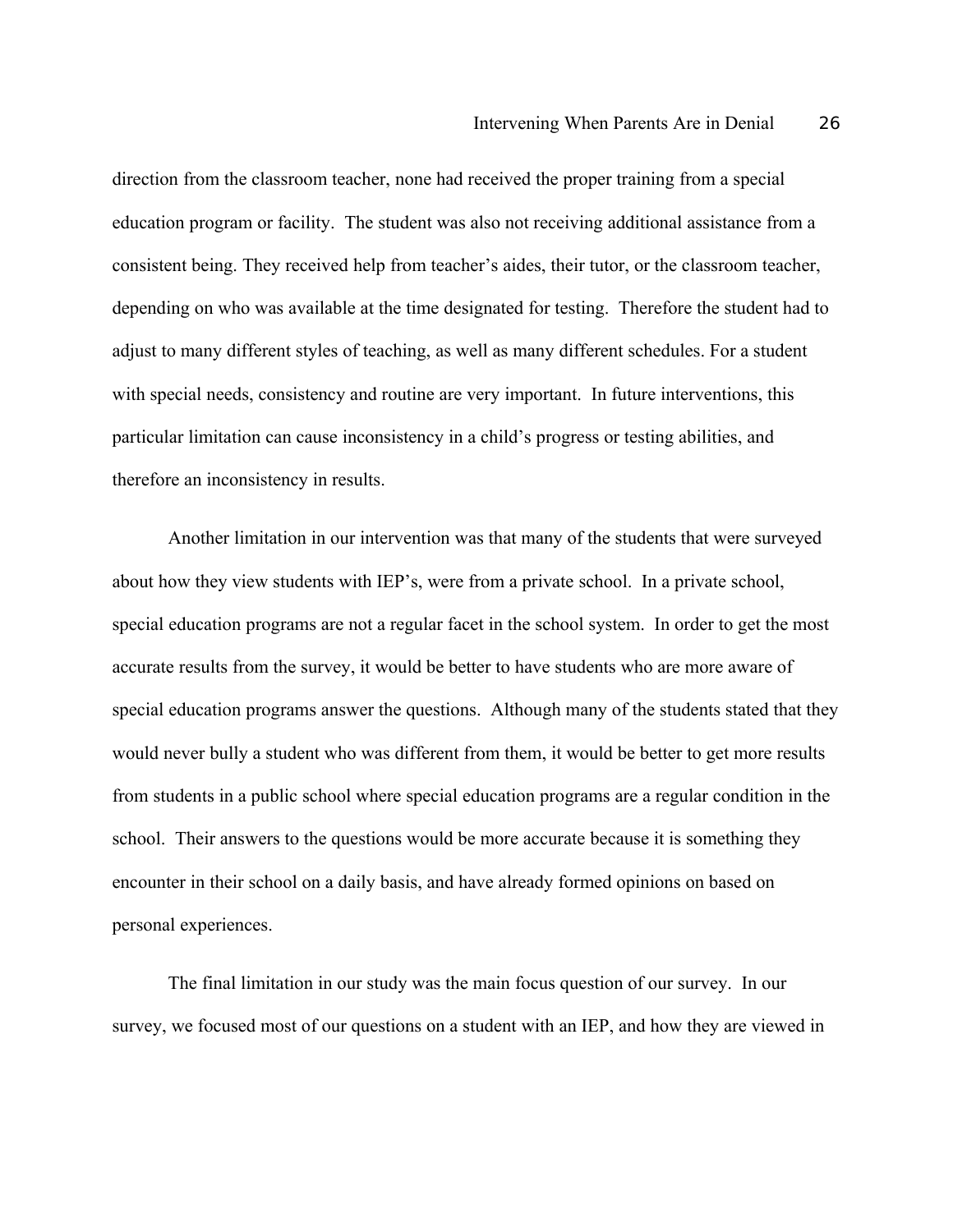the classroom. However, not many students that were surveyed were able to define or identify what an IEP is. In order to accurately answer these questions, and get the most desirable results, students must have a thorough understanding of what an IEP is and what it entails. In order to improve the survey, any future interventions should focus questions on the paraprofessional. An IEP is not a physical being in the classroom, and is often not apparent, and never discussed with other students. A paraprofessional is a physical being that is an obvious difference in the room. A survey that allows students to express how they feel about students who have a paraprofessional and receive additional help throughout the school day, would provide more accurate results.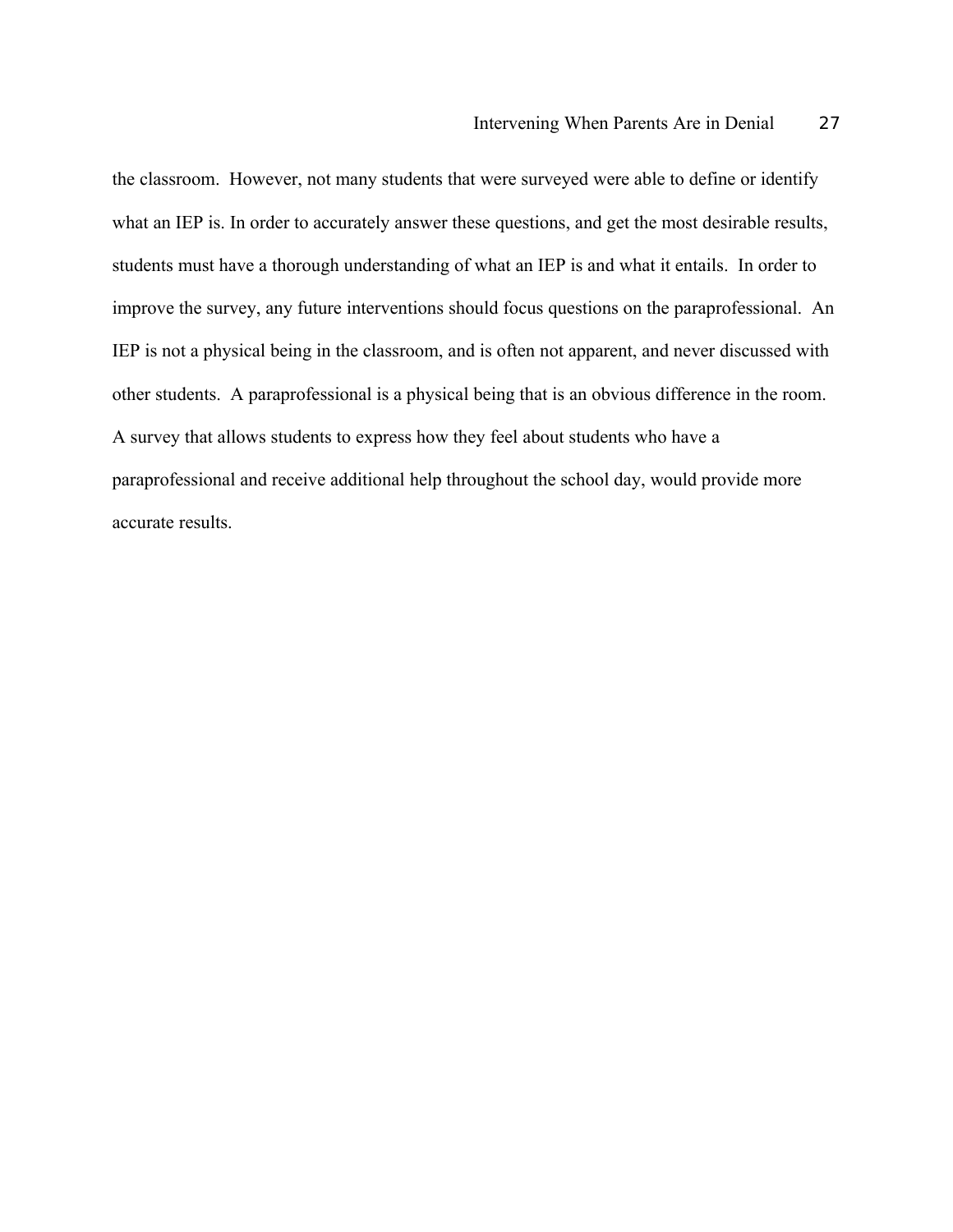### **References**

- Bryan, T., Karen, K., Bryan, J. (2001). Students with learning disabilities: homework problems and promising practices. *Educational Psychologist*, 36(3), 167-180.
- Case, S. (2000). Refocusing of the parent: What are the social issues of concern for parents of disabled children? *Disability & Society*, Vol. 15, No. 2, 271-292.
- De Boer, A., Pijl, S.J. Minnaert, A. (2010). Attitudes of parents towards inclusive education: A review of the literature. *European Journal of Special Needs Education*, Vol. 25, No. 2, 165-181.
- Harnett, A., Tierney, E. (2009). Convention of hope- communicating positive, realistic messages to families at the time of a child's diagnosis with disabilities. *British Journal of Learning Disabilities*, 37, 257-264.
- Margalit, M., Heiman, T. (1986) Learning-disabled boys' anxiety, parental anxiety, and family climate. *Journal of Clinical Child Psychology*, Vol. 15, No. 3, 248-253.
- Morvitz, E., Motta, R.W. (1992). Predictors of self-esteem: The roles of parent-child perceptions, achievement, and class placement. *Journal of Learning Disabilities*, Vol. 25, No. 25, 72-80.
- Neyhus, A. I., Neyhus, M. (1979). Relationship of parents and teachers in the identification of children with suspected learning disabilities. *Journal of Learning Disabilities*, v12 n6, 379-383.
- Staples, K.E., Diliberto, J.A. (2010). Guidelines for successful parent involvement: Working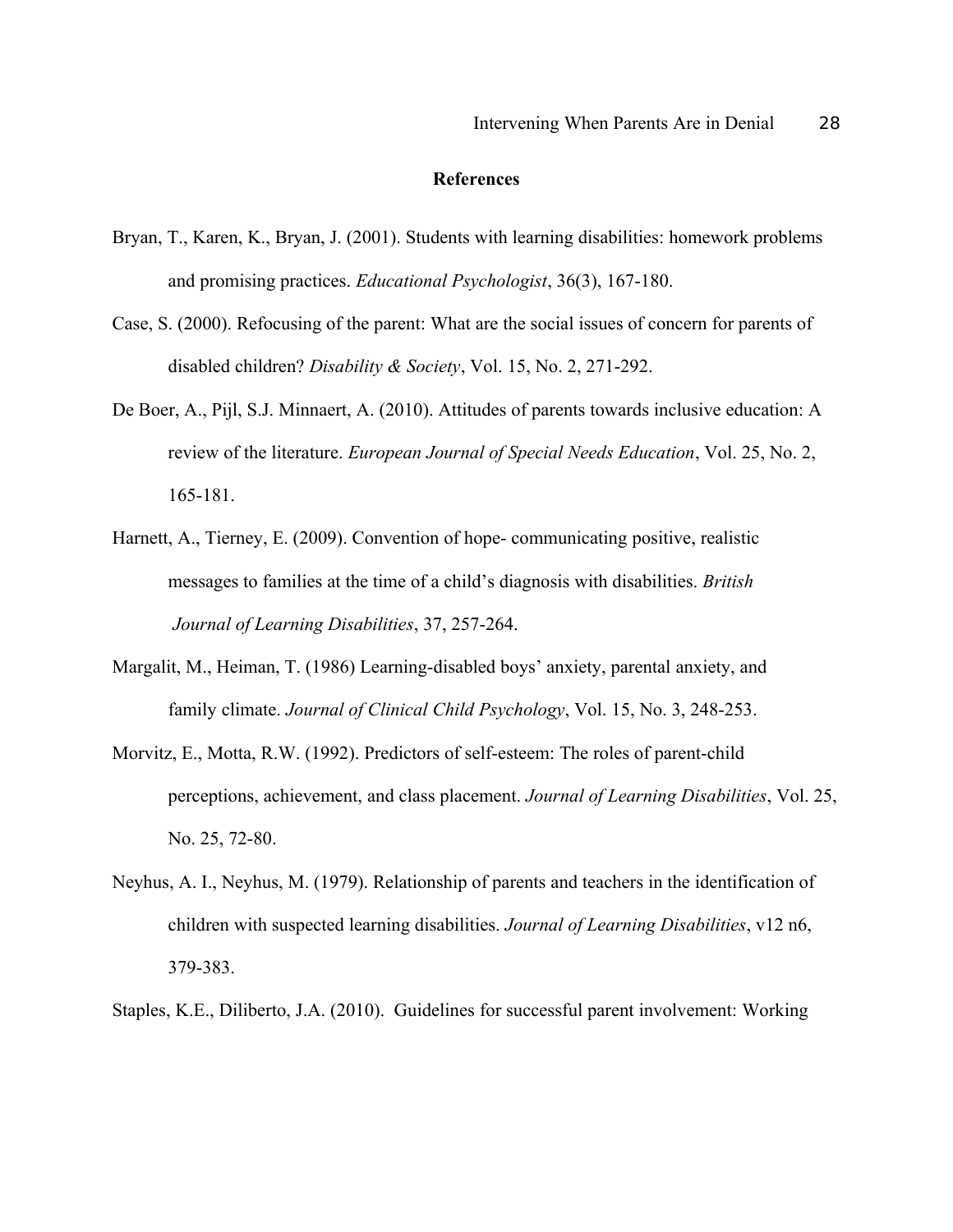with parents of students with disabilities. *TEACHING Exceptional Children*, Vol. 42, N6, 58-63.

- Watson, S.L. (2008). Something you have to do Why do parents of children with developmental disabilities seek a differential diagnosis? *Developmental Disabilities Bulletin*, Vol. 36, No. 1, 168-198.
- Ziolko, M. (1991). Counseling parents of children with disabilities: A review of the literature and implications for practice. *The Journal of Rehabilitation*, Vol. 57.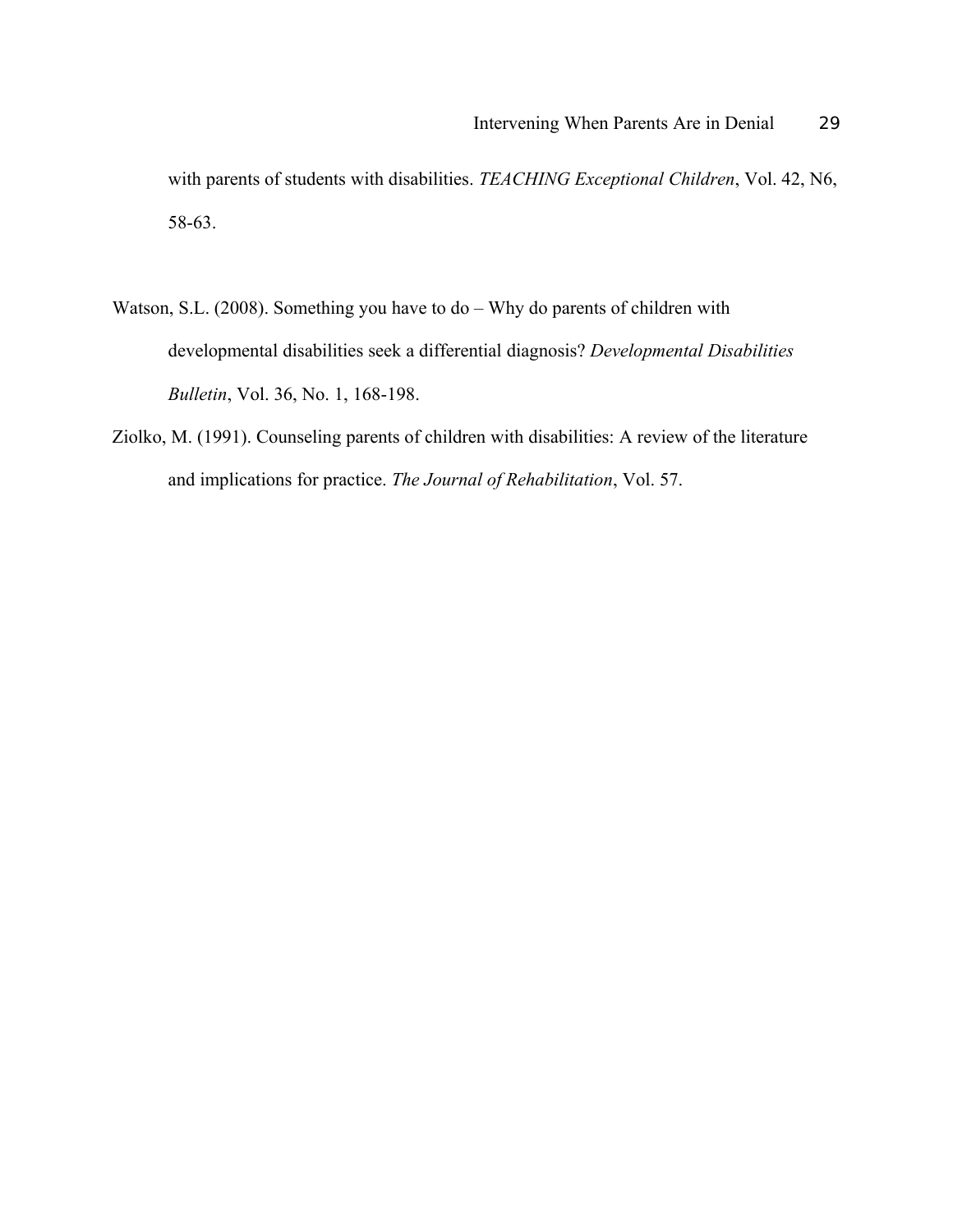# **APPENDIX**

# **Student Survey**

**Age**: \_\_\_\_\_\_\_\_\_\_

**Gender**: M F

 $\mathcal{L}$ 

Please answer the following questions honestly. Your answers will be used in a survey being conducted about students with Individualized Education Plans. All students being surveyed will remain anonymous.

 $\mathcal{L}_\text{max}$  , and the contribution of the contribution of the contribution of the contribution of the contribution of the contribution of the contribution of the contribution of the contribution of the contribution of t

 $\mathcal{L}_\text{max}$  , and the contribution of the contribution of the contribution of the contribution of the contribution of the contribution of the contribution of the contribution of the contribution of the contribution of t

 $\mathcal{L}_\text{max}$  , and the contribution of the contribution of the contribution of the contribution of the contribution of the contribution of the contribution of the contribution of the contribution of the contribution of t

 $\mathcal{L}_\text{max}$  , and the contribution of the contribution of the contribution of the contribution of the contribution of the contribution of the contribution of the contribution of the contribution of the contribution of t

 $\mathcal{L}_\mathcal{L} = \{ \mathcal{L}_\mathcal{L} = \{ \mathcal{L}_\mathcal{L} = \{ \mathcal{L}_\mathcal{L} = \{ \mathcal{L}_\mathcal{L} = \{ \mathcal{L}_\mathcal{L} = \{ \mathcal{L}_\mathcal{L} = \{ \mathcal{L}_\mathcal{L} = \{ \mathcal{L}_\mathcal{L} = \{ \mathcal{L}_\mathcal{L} = \{ \mathcal{L}_\mathcal{L} = \{ \mathcal{L}_\mathcal{L} = \{ \mathcal{L}_\mathcal{L} = \{ \mathcal{L}_\mathcal{L} = \{ \mathcal{L}_\mathcal{$ 

1. Do you know what an IEP is? If so, can you explain it?

2. Do you have an IEP? If so, how does it make you feel?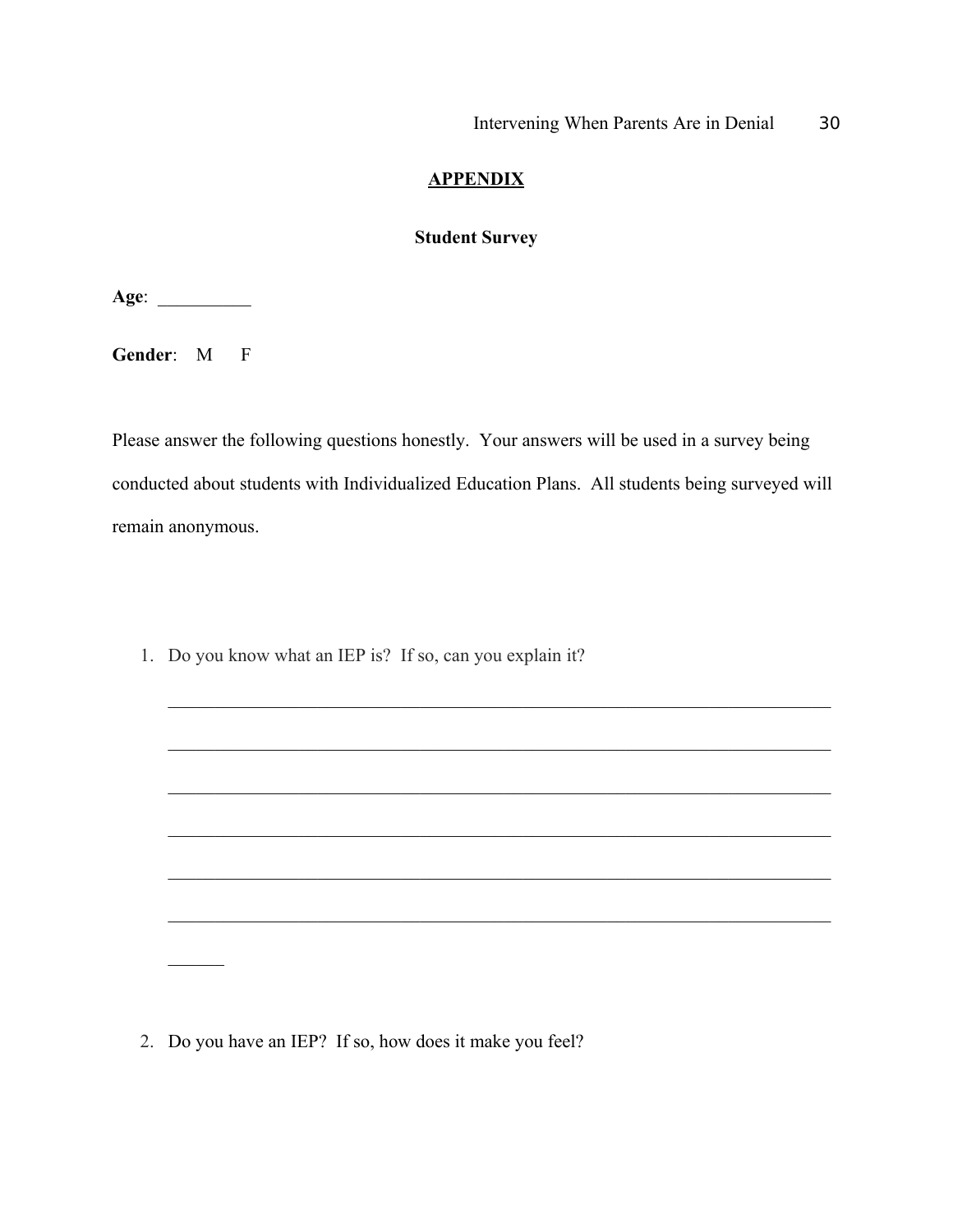| If you have an IEP, have you ever been bullied or teased because of it?      |
|------------------------------------------------------------------------------|
| If you do not have an IEP, have you ever bullied or teased someone that did? |
|                                                                              |
|                                                                              |
|                                                                              |
|                                                                              |
|                                                                              |
|                                                                              |
|                                                                              |
|                                                                              |

4. Do you know anyone with an IEP? If so, does it change your opinion of them?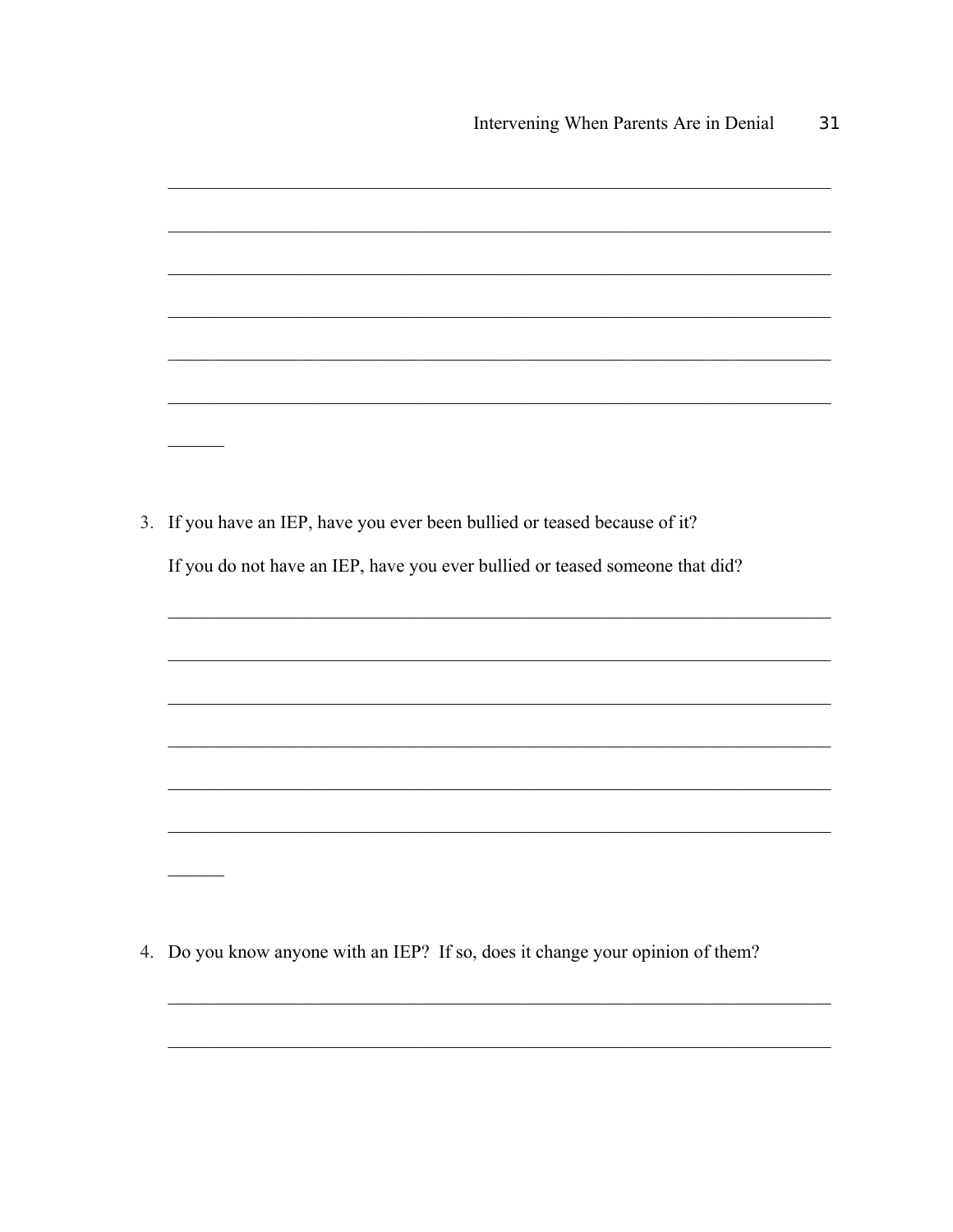

5. Do you know anyone with a paraprofessional? If so, does is change your opinion of them?